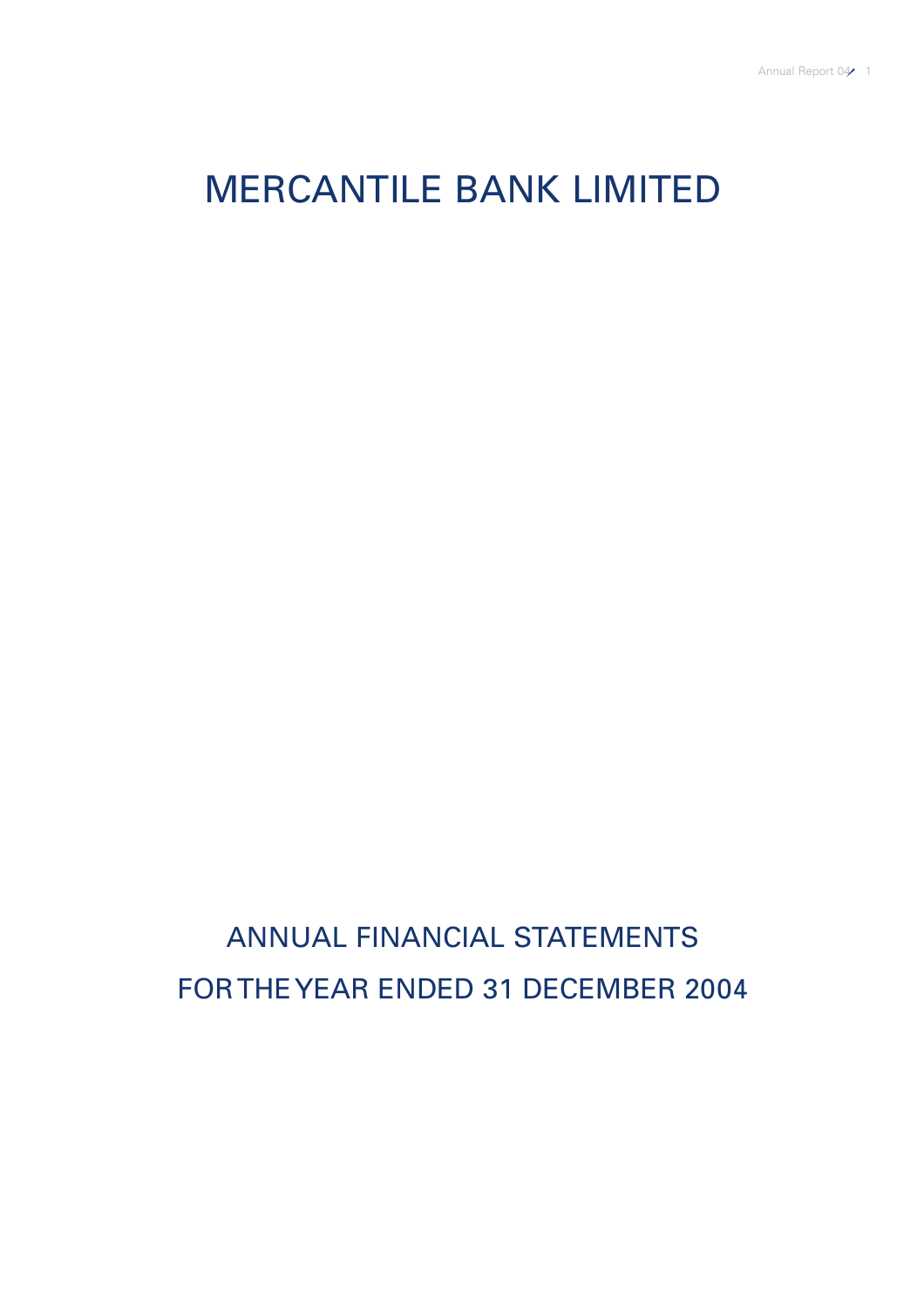## Mercantile Bank Limited

Reg No. 1965/006706/06 An authorised financial services provider Member of Caixa Geral de Depósitos S.A.

# Table of contents Directors' responsibility 2

| Directors' responsibility              | 2               |
|----------------------------------------|-----------------|
| Certificate from the company secretary | 2               |
| Report of the independent auditors     | 3               |
| Directors' report                      | 4               |
| Accounting policies                    | 6               |
| <b>Balance sheet</b>                   | $\overline{11}$ |
| Income statement                       | 12              |
| Cash flow statement                    | 13              |
| Statement of changes in equity         | (14)            |
| Notes to the financial statements      | 15              |
| Capital adequacy statement             | 36              |
|                                        |                 |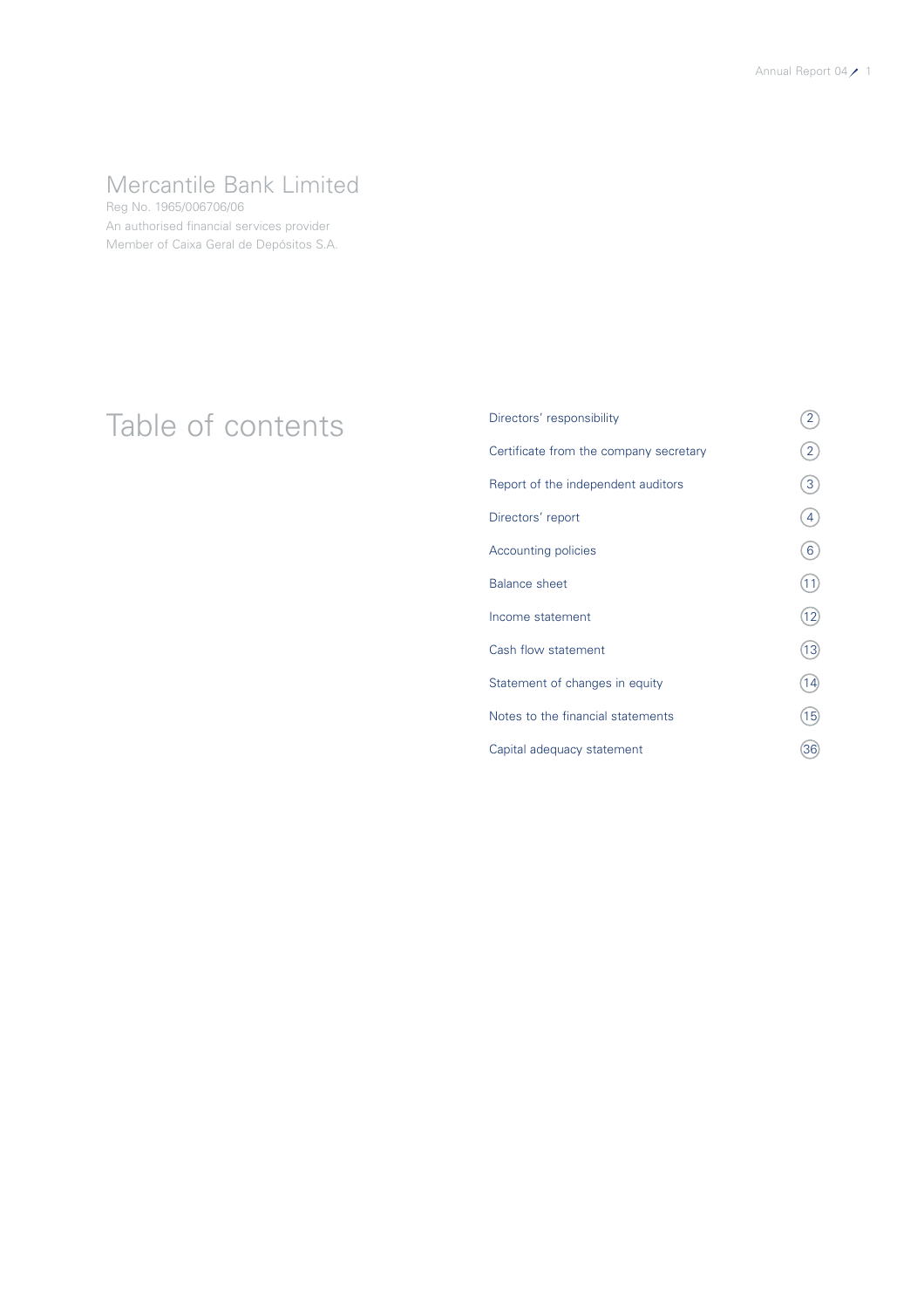## Directors' responsibility

In terms of the Companies Act, 1973, as amended, the directors are required to maintain adequate accounting records, and to prepare financial statements that fairly present the financial position at year-end and the results and cash flows for the year of the Company.

To enable the Board to discharge its responsibilities, management has developed and continues to maintain a system of internal financial controls. The Board has ultimate responsibility for this system of internal financial controls and reviews the effectiveness of its operations, primarily through the Audit Committee and other risk monitoring committees and functions.

The internal financial controls include risk-based systems of accounting and administrative controls designed to provide reasonable, but not absolute, assurance that assets are safeguarded and that transactions are executed and recorded in accordance with sound business practices and the Company's written policies and procedures.

These controls are implemented by trained and skilled staff, with clearly defined lines of accountability and appropriate segregation of duties. The controls are monitored by management and include a budgeting and reporting system operating within strict deadlines and an appropriate control framework. As part of the system of internal financial controls the Company's internal audit function conducts inspections, financial and specific audits and co-ordinates audit coverage with the external auditors.

The external auditors are responsible for reporting on the financial statements.

The financial statements are prepared in accordance with South African statements of Generally Accepted Accounting Practice and incorporate responsible disclosures in line with the accounting policies of the Company. The financial statements are based on appropriate accounting policies consistently applied and supported by reasonable and prudent judgements and estimates. The directors believe that the Company will be a going concern in the year ahead. For this reason they continue to adopt the going concern basis in preparing the annual financial statements.

These financial statements, set out on pages 4 to 35, have been approved by the Board and are signed on their behalf by:

J A S de Andrade Campos D J Brown *Chairman Chief Executive Officer*

18 February 2005 18 February 2005

## Certificate from the Company Secretary

In terms of section 268G(d) of the Companies Act, 1973, as amended, I certify that, to the best of my knowledge and belief, the Company has lodged with the Registrar of Companies for the financial year ended 31 December 2004 all such returns as are required of a public company in terms of the Companies Act, 1973, as amended, and that all such returns are true, correct and up to date.

F VICENTE COELHO *Company Secretary* 18 February 2005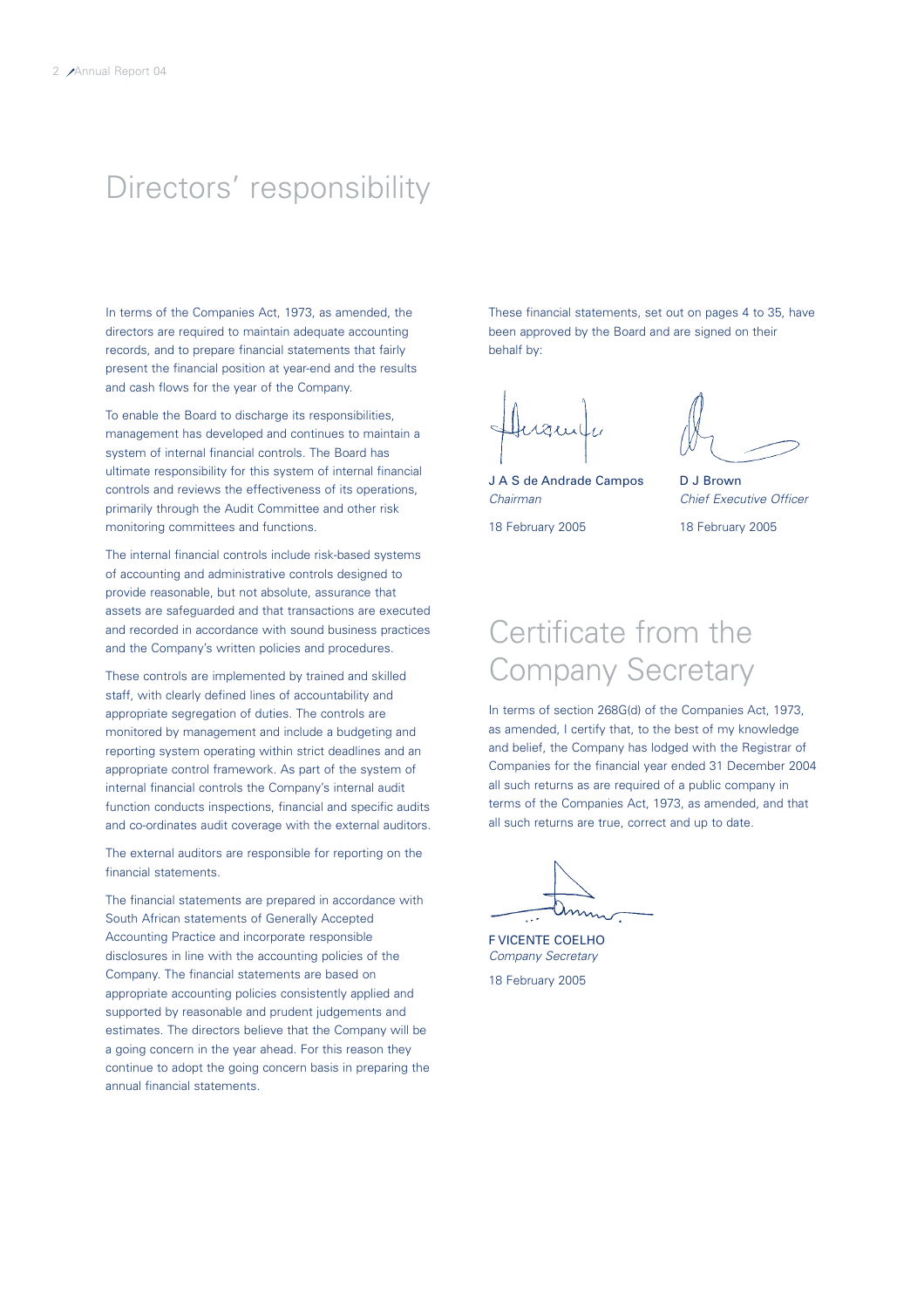## Report of the independent auditors

## To the member of Mercantile Bank Limited

We have audited the financial statements set out on pages 4 to 35, for the year ended 31 December 2004. These financial statements are the responsibility of the company's directors. Our responsibility is to express an opinion on these financial statements based on our audit.

## Scope

We conducted our audit in accordance with statements of South African Auditing Standards. These standards require that we plan and perform the audit to obtain reasonable assurance that the financial statements are free of material misstatement.

An audit includes:

- examining, on a test basis, evidence supporting the amounts and disclosures in the financial statements;
- assessing the accounting principles used and significant estimates made by management; and
- evaluating the overall financial statement presentation.

We believe that our audit provides a reasonable basis for our opinion.

## Audit opinion

In our opinion the financial statements fairly present, in all material respects, the financial position of the Company at 31 December 2004 and the results of its operations and cash flows for the year then ended in accordance with South African statements of Generally Accepted Accounting Practice and in the manner required by the Companies Act in South Africa.

DELOTTE & TOUCHE

Deloitte & Touche *Chartered Accountants (SA) Registered Accountants and Auditors*

Johannesburg 18 February 2005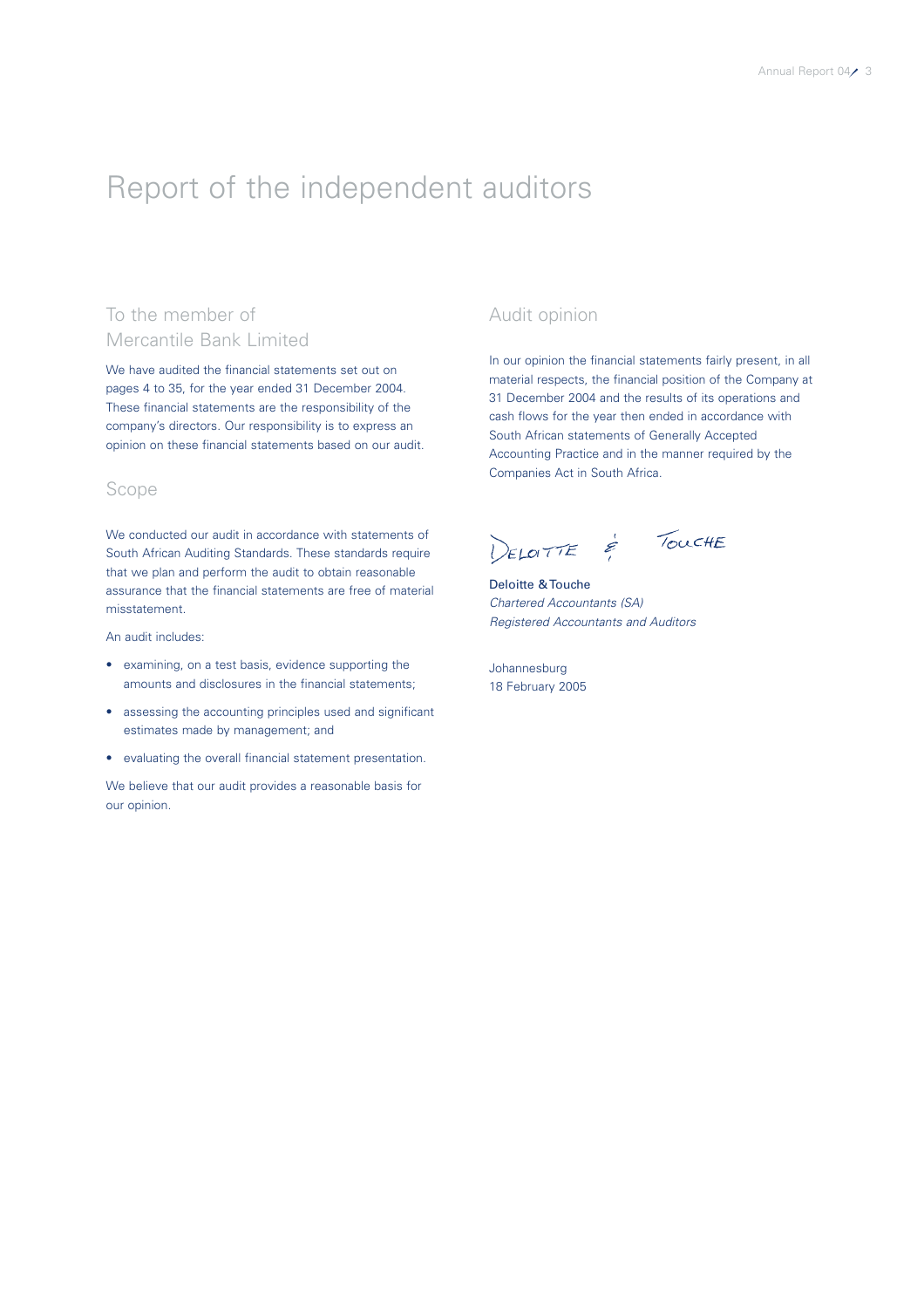## Directors' report for the year ended 31 December 2004

The directors have pleasure in presenting their report, which forms part of the audited financial statements of the Company for the year ended 31 December 2004.

#### 1. Nature of business

The Company is a registered bank, incorporated in the Republic of South Africa, and provides its clients with a full range of domestic and international banking services. In addition, it provides a full range of specialised financing, savings and investment facilities to the retail, commercial, corporate and alliance banking niche markets.

### 2. Holding company

Mercantile Lisbon Bank Holdings Limited ("MLBH"), a company incorporated in the Republic of South Africa, wholly owns the Company. The ultimate holding company is Caixa Geral de Depósitos S.A. ("CGD"), a company registered in Portugal.

#### 3. Financial results

Details of the financial results are set out on pages 6 to 35 and in the opinion of the directors require no further comment.

## 4. Share capital

The company issued 1 share of R2 to its holding company for a consideration of R555 million. The related stamp duty of R1.387 million was charged against the share premium.

The authorised and issued share capital of the Company is detailed in Note 10 to the financial statements.

## 5. Dividends

No dividend was declared during the year under review (December 2003: nil).

## 6. Directors, company secretary and registered addresses

The directors of the Company at 31 December 2004 were as follows:

| J A S de Andrade Campos*+ (Chairman) |
|--------------------------------------|
| (Chief Executive Officer)            |
|                                      |
|                                      |
|                                      |
|                                      |
|                                      |
|                                      |
|                                      |

### Appointments during the period under review:

| M J M Figueira*# | 26 May 2004      |
|------------------|------------------|
| A T Ikalafengt   | 16 November 2004 |
| K B Motshabit    | 16 November 2004 |

## Resignation during the period under review:

R M L de F N Ribas\*t 7 September 2004

D J Brown was appointed Chief Executive Officer and R Ribas ceased his function as Acting Chief Executive Officer with effect from 31 March 2004.

The company secretary is Mr F Vicente Coelho\* and his postal and business addresses are:

| Postal:       | <b>Business:</b>        |
|---------------|-------------------------|
| PO Box 782699 | 1st Floor               |
| Sandton       | Mercantile Lisbon House |
| 2146          | 142 West Street         |
|               | Sandown                 |
|               | 2196                    |

\* Portuguese, ^ Mozambican, # Executive

+ Non-Executive, †Independent Non-Executive

## 7. Consolidated financial statements

Consolidated financial statements have not been presented as the Company is wholly owned by MLBH, which is a company incorporated in the Republic of South Africa.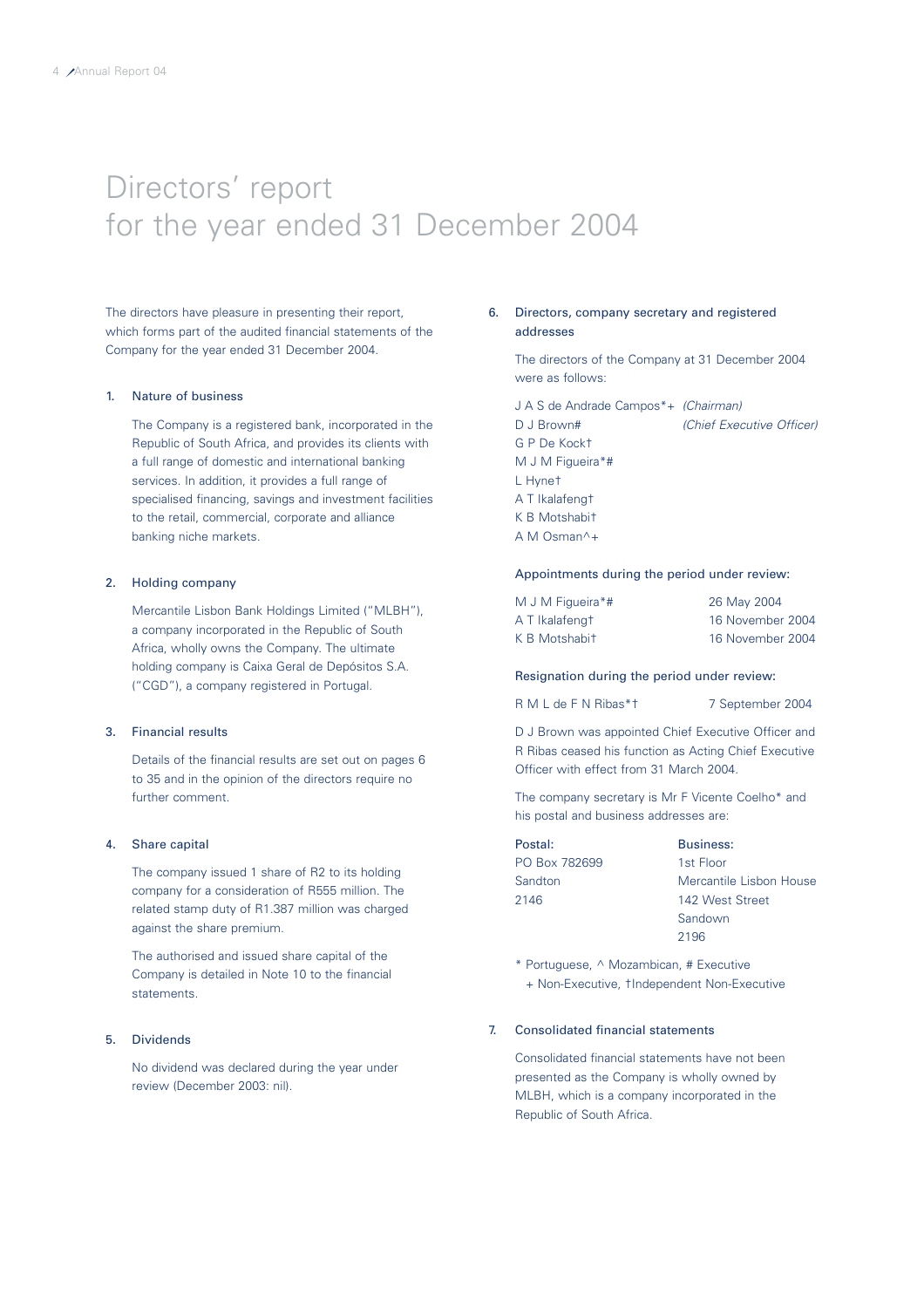## Directors' report for the year ended 31 December 2004 (continued)

### 8. Recapitalisation

After assuming control of MLBH in March 2002, through the injection of R120 million of new capital by way of a specific issue of shares for cash, CGD gave an undertaking to the South African Reserve Bank and the directors of MLBH that they would safeguard the financial soundness and the stability of MLBH, including the maintenance of the capital adequacy ratio of the Company at the statutory level prescribed by the Registrar of Banks.

In the performance of that undertaking, CGD issued the following guarantees in favour of the Bank:

- a guarantee of R265 million in July 2002, to cover the repayment of certain non-performing loans, which allowed the Company to release provisions for credit losses of the same amount;
- a guarantee of R45 million in April 2003, to cover potential losses on certain accounts, for the financial period ended December 2002; and
- two guarantees totalling a face value of R22 million in May 2003, in respect of certain single name promissory notes.

A condition of the recapitalisation of the Company was the release of the guarantees. This release resulted in an increase in impairments and write-offs amounting to R172.7 million.

CGD also agreed to provide a subordinated loan facility of R60 million to MLBH, primarily to extend, on the same terms and conditions, a subordinated loan facility to the Company. This facility was implemented in June 2004 after the approval of the Registrar of Banks was obtained, and was repaid, including interest, after concluding the rights offer.

## 9. Litigation

Three previous employees of the Company have lodged a claim against the Company in an amount of approximately R26 million. The directors are of the opinion, based on advice from legal counsel that the claim is unlikely to succeed.

### 10. Going concern

The financial statements have been prepared on the going concern basis.

## 11. Special resolutions

No special resolutions were passed during the year under review.

## 12. Post balance sheet events

No material events have occurred subsequent to 31 December 2004.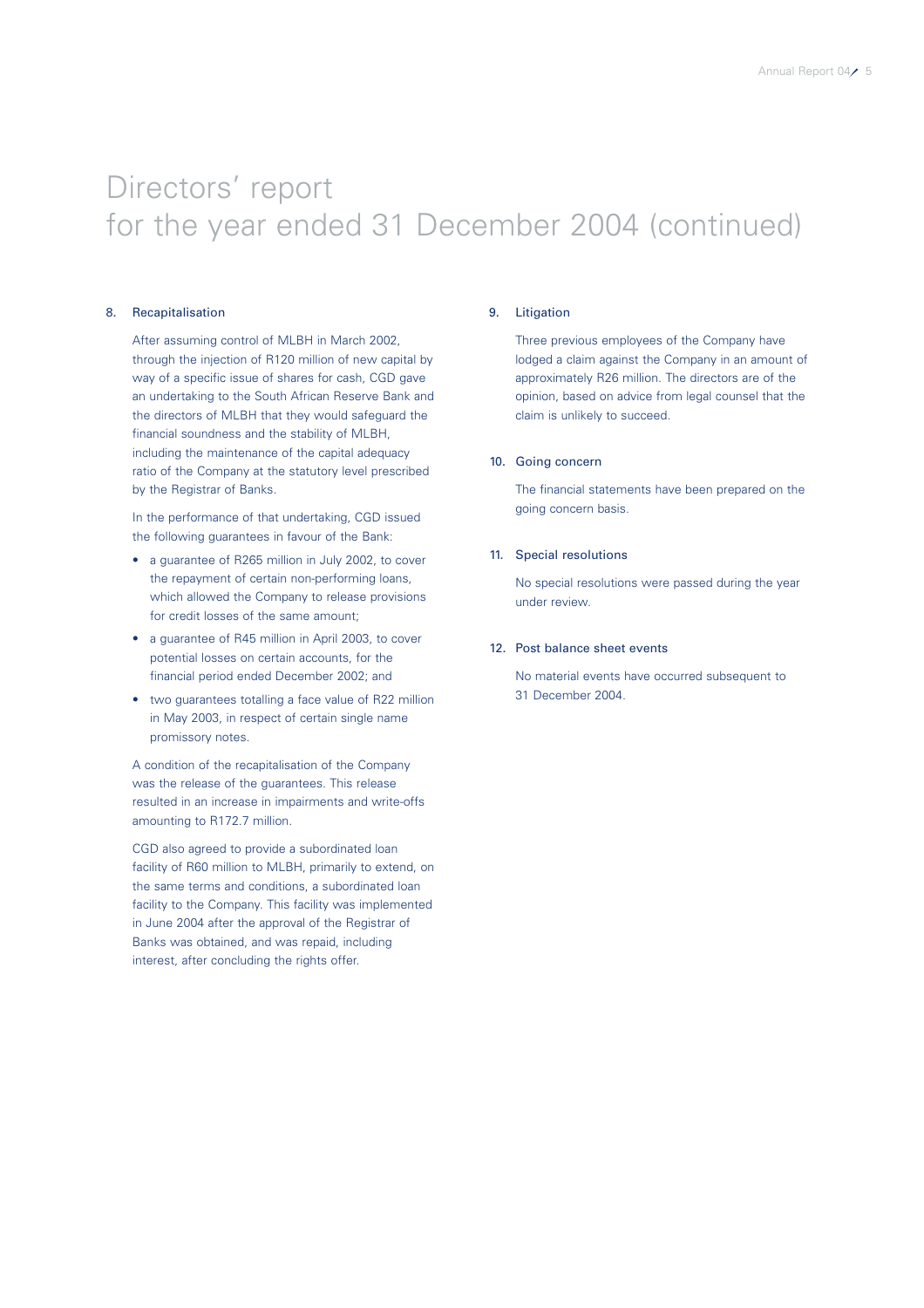## Accounting policies for the year ended 31 December 2004

The principal accounting policies adopted in the preparation of these financial statements are set out below:

#### 1. Basis of presentation

The financial statements are prepared in accordance with South African statements of Generally Accepted Accounting Practice. The financial statements are prepared under the historical cost convention as modified by the revaluation of certain financial assets, liabilities and property. The principle accounting policies adopted in the preparation of these financial statements are consistent, in all material respects, with those applied the previous year.

#### 2. Recognition of assets and liabilities

#### 2.1 Assets

The Company recognises assets when it obtains control of a resource as a result of past events and from which future economic benefits are expected to flow to the Company.

#### 2.2 Liabilities

The Company recognises liabilities when it has a present obligation as a result of past events and it is probable that an outflow of resources embodying economic benefits will be required to settle the obligation.

### 2.3 Contingent liabilities

The Company discloses a contingent liability where it has a possible obligation as a result of past events, the existence of which will be confirmed only by the occurrence or non-occurrence of one or more uncertain future events not wholly within the control of the Company, or it is not probable that an outflow of resources will be required to settle the obligation, or the amount of the obligation cannot be measured with sufficient reliability.

### 3. Financial instruments

Financial assets and financial liabilities are recognised on the Company's balance sheet when the Company has become a party to the contractual provisions of that instrument. Regular way purchases or sales of

financial assets are recognised using settlement date accounting. Initial recognition is at cost, including transaction costs.

3.1 Derivative financial instruments

Derivative financial assets and derivative financial liabilities are deemed to be held for trading.

The Company uses the following derivative instruments to reduce its underlying financial risks:

- forward exchange contract;
- foreign currency swaps; and
- interest rate swaps.

Derivative financial instruments are not entered into for trading or speculative purposes. All derivatives are recognised on the balance sheet. Derivative financial instruments are initially recorded at cost and are remeasured to fair value at each subsequent reporting date. Changes in the fair value of derivatives that do not qualify for hedge accounting are recognised in the income statement within non-interest income.

Embedded derivatives are separated from the host contract and accounted for as a separate derivative when:

- the embedded derivative's economic characteristics and risks are not closely related to those of the host contract;
- a separate instrument with the same terms as the embedded derivative would meet the definition of a derivative; and
- the combined instrument is not measured at fair value with changes in fair value reported in the income statement.

## 3.2 Financial assets

The Company's principal financial assets are cash and cash equivalents, negotiable securities, loans and advances, investments, and other accounts receivable.

## *Cash and cash equivalents*

Cash and cash equivalents comprise cash on hand, deposits held by the Company with the South African Reserve Bank, domestic banks and foreign banks as well as resale agreements.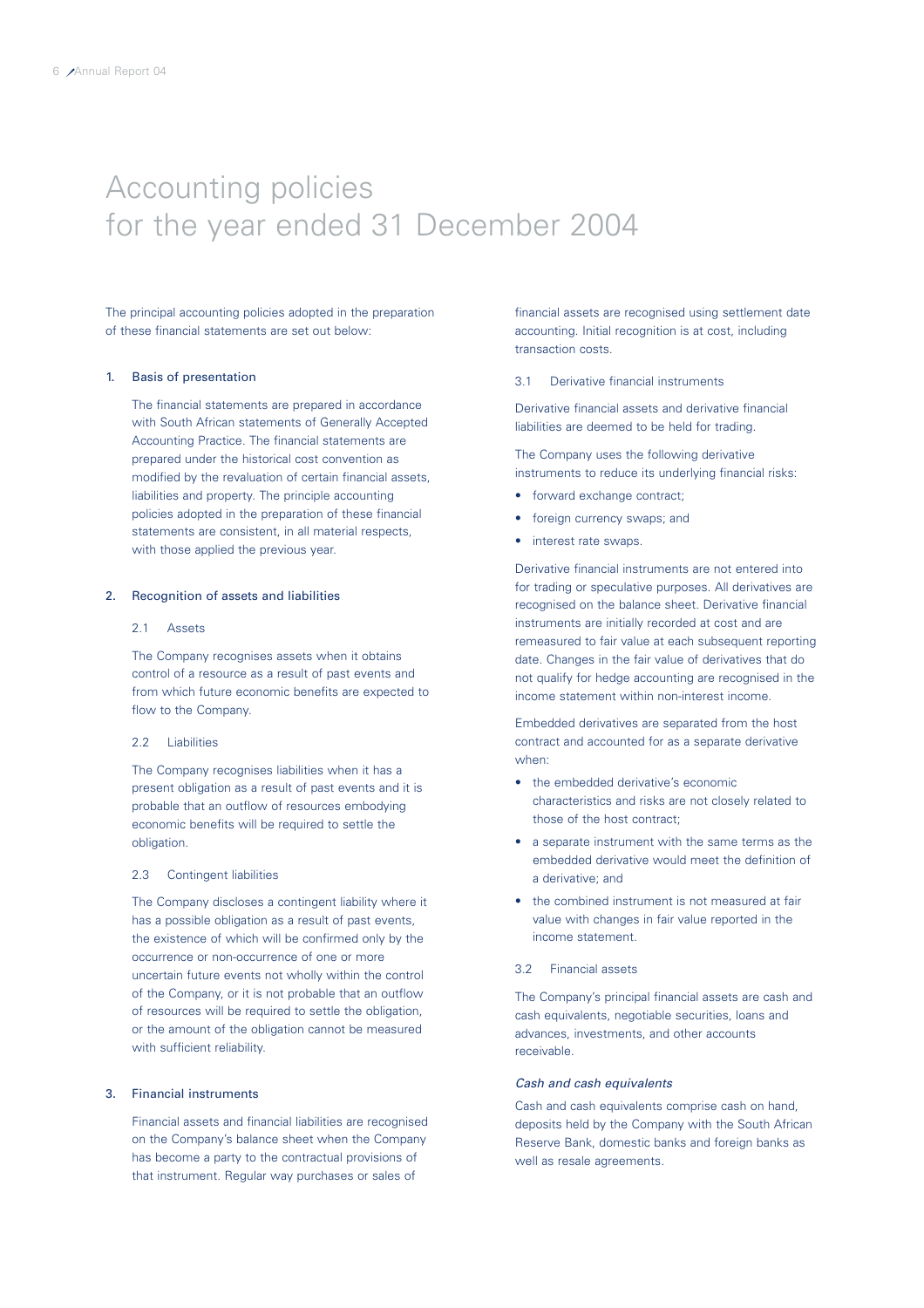## 3. Financial instruments (continued)

#### 3.2 Financial assets (continued)

#### *Investments*

Investments comprise negotiable securities and other investments. Negotiable securities consist of government stock, treasury bills and debentures while other investments consist of listed and unlisted equity investments.

Investments with a fixed maturity, where management has both the intent and ability to hold to maturity, are designated as held-to-maturity. Held-tomaturity investments are carried at amortised cost, less any adjustment necessary for impairment.

Investments created by the Company by providing money, goods, or services to a debtor have been designated as loans and receivables originated by the Company. Loans and receivables originated by the Company are measured at amortised cost.

Investments that were acquired for the purpose of generating a profit from short-term fluctuations in price have been designated as held-for-trading. These instruments are measured at fair value, the resultant gains and losses are included in income.

Investments that are acquired with the intention to be held for an indefinite period of time, but which may be sold in response to needs for liquidity or changes in interest rates, have been designated as available-forsale. These assets are measured at fair value at each reporting date with the resultant gains or losses being recognised in equity until the financial asset is sold, or otherwise disposed of, or found to be impaired. At that time the cumulative gains or losses previously recognised in equity are included in income.

In addition to these categories of financial assets, certain financial instruments have been designated as held at fair value. The resultant gains and losses have been included in income.

### *Loans and advances*

Loans and advances principally comprise amounts advanced to third parties in terms of certain products. Fixed rate loans and advances have been designated as held for trading and are measured at fair value with resultant gains and losses included in income. Variable rate loans and advances have been designated as originated loans and receivables and are measured at amortised cost.

Both specific and portfolio impairments raised during the year, less recoveries of advances previously written-off, are charged to the income statement.

## *Other accounts receivable*

Other accounts receivable comprise loans to/(from) fellow subsidiaries, associates and joint ventures, items in transit, prepayments and deposits, properties in possession and other receivables. These financial assets have been designated as originated loans and receivables and are measured at amortised cost.

## 3.3 Financial liabilities

The Company's financial liabilities are long-term liabilities, deposits and other accounts payable consisting of accruals, product related credits and sundry creditors. All financial liabilities, other than liabilities held-for-trading purposes and derivative instruments, are measured at amortised cost. Financial liabilities held-for-trading purposes and derivative instruments are measured at fair value, and the resultant gains and losses are included in income.

## 3.4 Fair value estimation

The fair value of publicly traded derivatives, securities and investments is based on quoted market values at the balance sheet date. In the case of an asset held or liability to be issued by the Company, the current bid price is used as a measure of fair value. In the case of an asset to be acquired or liability held, the current offer or asking price is used as a measure of fair value. Mid-market prices are used as a measure of fair value where there are matching asset and liability positions.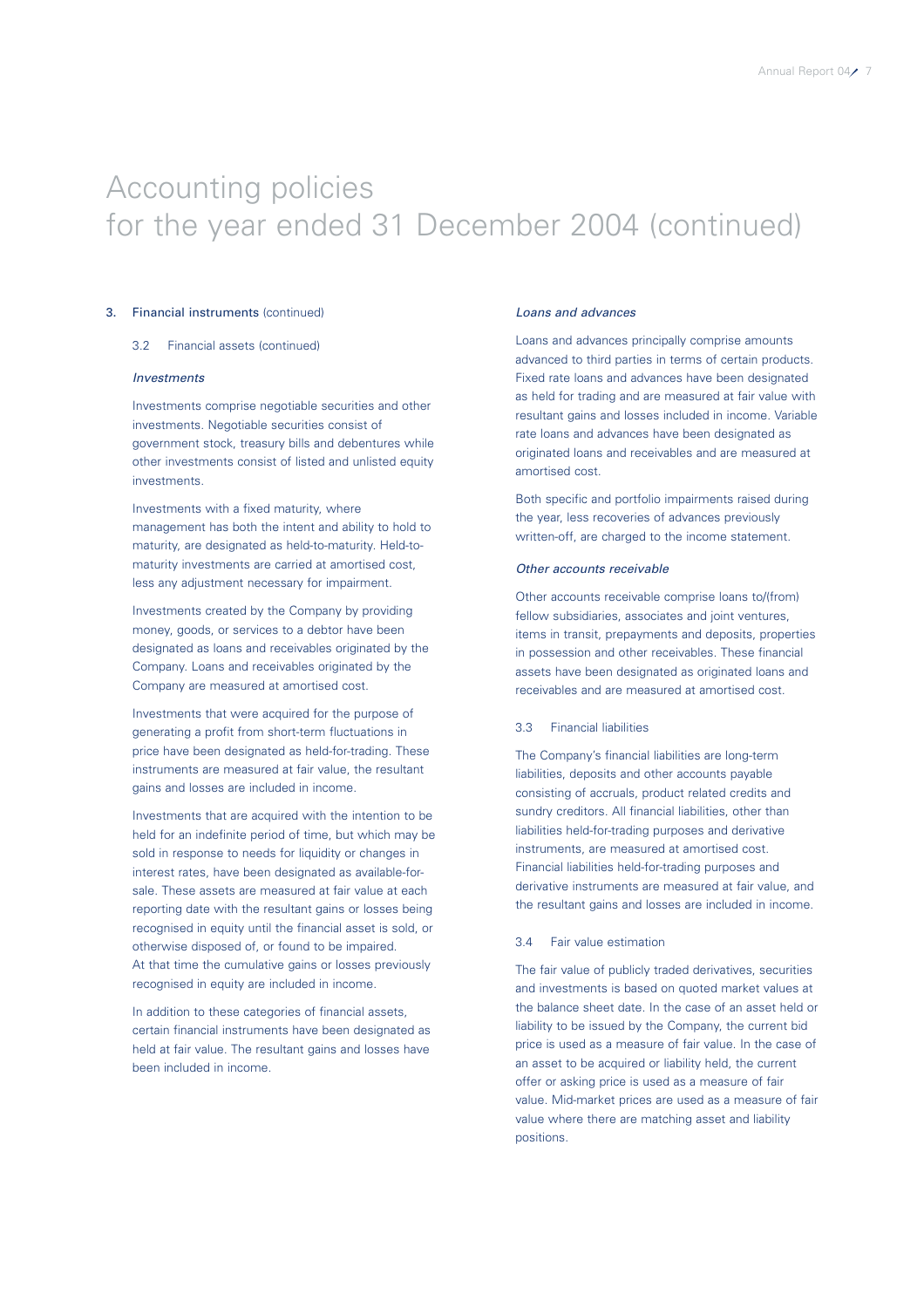## 3. Financial instruments (continued)

#### 3.4 Fair value estimation (continued)

In assessing the fair value of non-traded derivatives and other financial instruments, the Company uses a variety of methods and assumptions that are based on market conditions and risk existing at each balance sheet date. Quoted market prices or dealer quotes for the same or similar instruments are used for the majority of securities, long-term investments and longterm debt. Other techniques, such as option pricing models, estimated discount value of future cash flows, replacement cost and termination cost, are used to determine fair value for all remaining financial instruments.

## 3.5 Amortised cost

Amortised cost is determined using the effective interest rate method. The effective interest rate method is a way of calculating amortisation using the effective interest rate of a financial asset or financial liability. It is the rate that discounts the expected stream of future cash flows through maturity or the next market-based revaluation date to the current net carrying amount of the financial asset or financial liability.

### 4. Foreign currency transactions

Transactions in foreign currencies are converted to South African Rand at the spot rate on the transaction date. Monetary assets, liabilities and commitments in foreign currencies are translated to South African Rand using the rates of exchange ruling at the financial year-end. Realised profits and losses on foreign exchange are included in income.

## 5. Subsidiaries

Investments in subsidiaries are designated as available-for-sale and recognised at fair value. Fair value is determined as the net tangible asset value. All gains and losses on the sale of subsidiaries are recognised in the income statement.

## 6. Associated companies

Associated companies are those companies in which the Company holds a long-term interest, exercises

significant influence over their financial and operating policies and holds not less than a 20% interest therein. The carrying values of investments in associated companies represent the aggregate of the cost of the investments plus post-acquisition equity accounted income and reserves. These investments are accounted for at fair value and are classified as available for sale investments, with the resultant gain or loss being recognised in equity until disposal or found to be impaired. This method is applied from the effective date on which the enterprise became an associated company, up to the date on which it ceases to be an associated company.

## 7. Joint ventures

The Company's interest in a jointly controlled entity is accounted for by the equity method of accounting. Equity accounting involves recognising in income, the Company's share of the joint venture's profit or loss for the year. The Company's interest in the joint venture is carried in the balance sheet at an amount that reflects its share of the net assets of the joint venture.

## 8. Property and equipment

## 8.1 Owner-occupied properties

Owner-occupied properties are held for use in the supply of services or for administrative purposes and are stated in the balance sheet at open-market fair value on the basis of their existing use at the date of revaluation, less any subsequent accumulated depreciation. The open-market fair value is based on the open market net rentals for each property. Independent registered professional valuators perform revaluations annually. Any revaluation increase, arising on the revaluation of owner-occupied properties, is credited to the non-distributable reserve, except to the extent that it reverses a revaluation decrease for the same asset previously recognised as an expense. The increase is credited to income to the extent that an expense was previously charged to income. A decrease in carrying amount arising on the revaluation of owner-occupied properties is charged as an expense to the extent that it exceeds the balance, if any, held in the non-distributable reserve relating to a previous revaluation of that asset.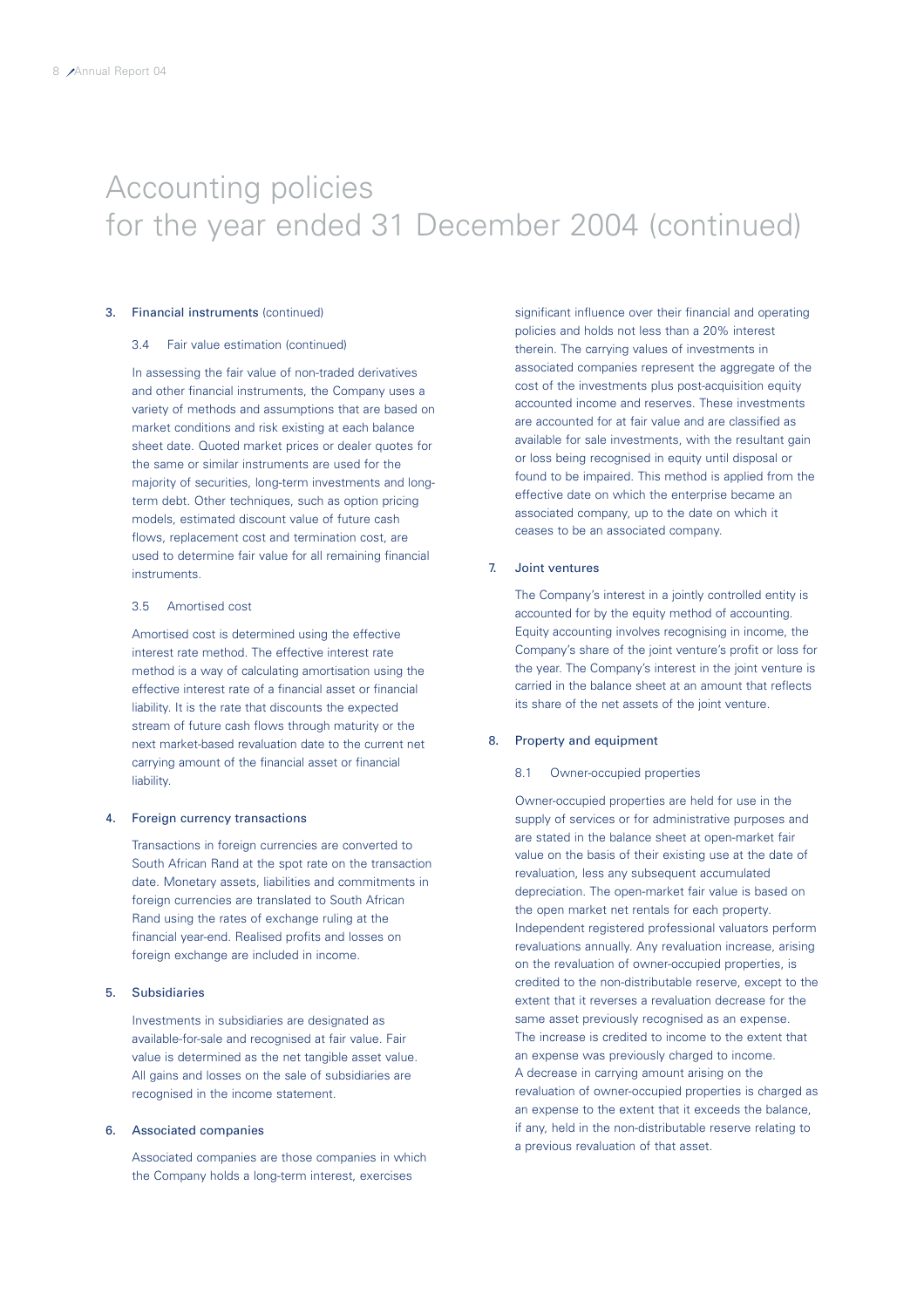## 8. Property and equipment (continued)

#### 8.1 Owner-occupied properties (continued)

On the subsequent sale or retirement of a revalued property, the revaluation surplus, relating to that property, in the non-distributable reserve is transferred to distributable reserves.

### 8.2 Equipment

All equipment is stated at historical cost less accumulated depreciation. Where the carrying amount of an asset is greater than its estimated recoverable amount, it is written-down immediately to its estimated recoverable amount. Depreciation is calculated on the straight-line method to write-down the cost of equipment to their residual value over their estimated useful lives. Leasehold improvements are written-off on a straight-line basis over the period of the lease.

The estimated useful lives are as follows:

| Leasehold improvements        | $5 - 10$ years |
|-------------------------------|----------------|
| Computer equipment            | $3 - 5$ years  |
| <b>Furniture and fittings</b> | 10 years       |
| Office equipment              | 10 years       |
| Motor vehicles                | 5 years        |
| Owner-occupied properties     | 50 years       |

Gains and losses on disposal of property and equipment are determined by reference to their carrying amount and are taken to income.

### 9. Intangible assets

Expenditure on acquired software and computer system development costs are capitalised and amortised once the system is in use. Amortisation is charged on a straight-line basis over the expected useful life of the system, which is usually between three and five years. Intangible assets are not revalued. The carrying amount of each intangible asset is reviewed annually and adjusted for impairment where considered necessary.

#### 10 Provisions

Provisions are recognised when the Company has a present legal or constructive obligation as a result of past events, it is probable that an outflow of resources embodying economic benefits will be required to settle the obligation and a reliable estimate of the amount of the obligation can be made. Employee entitlements to annual leave and longservice leave are recognised when they accrue to employees. A provision is made for the estimated liability for annual leave and long-service leave as a result of services rendered by employees up to the balance sheet date.

### 11. Deferred income taxes

Deferred income tax is provided, using the balance sheet liability method, for all temporary differences arising between the tax values of assets and liabilities and their carrying values for financial reporting purposes. Currently enacted tax rates are used to determine deferred income tax. Deferred tax asset relating to the carry forward of unused tax losses is recognised to the extent that it is probable that future taxable profit will be available against which the unused tax losses can be utilised.

## 12. Sale and repurchase agreements and lending of securities

Securities sold subject to linked repurchase agreements ("repos") are reflected in the financial statements as cash and cash equivalents and the counterparty liability is included in amounts due to other banks, deposits from banks, other deposits, or deposits due to customers, as appropriate. Securities purchased under agreements to resell ("reverse repos") are recorded as loans and advances to other banks or customers as appropriate. The difference between sale and repurchase price is treated as interest and accrued over the life of repo agreements using the effective yield method.

Securities borrowed are not recognised in the financial statements, unless these are sold to third parties, in which case the purchase and sale are recorded with the gain or loss included in trading income. The obligation to return them is recorded at fair value as a trading liability.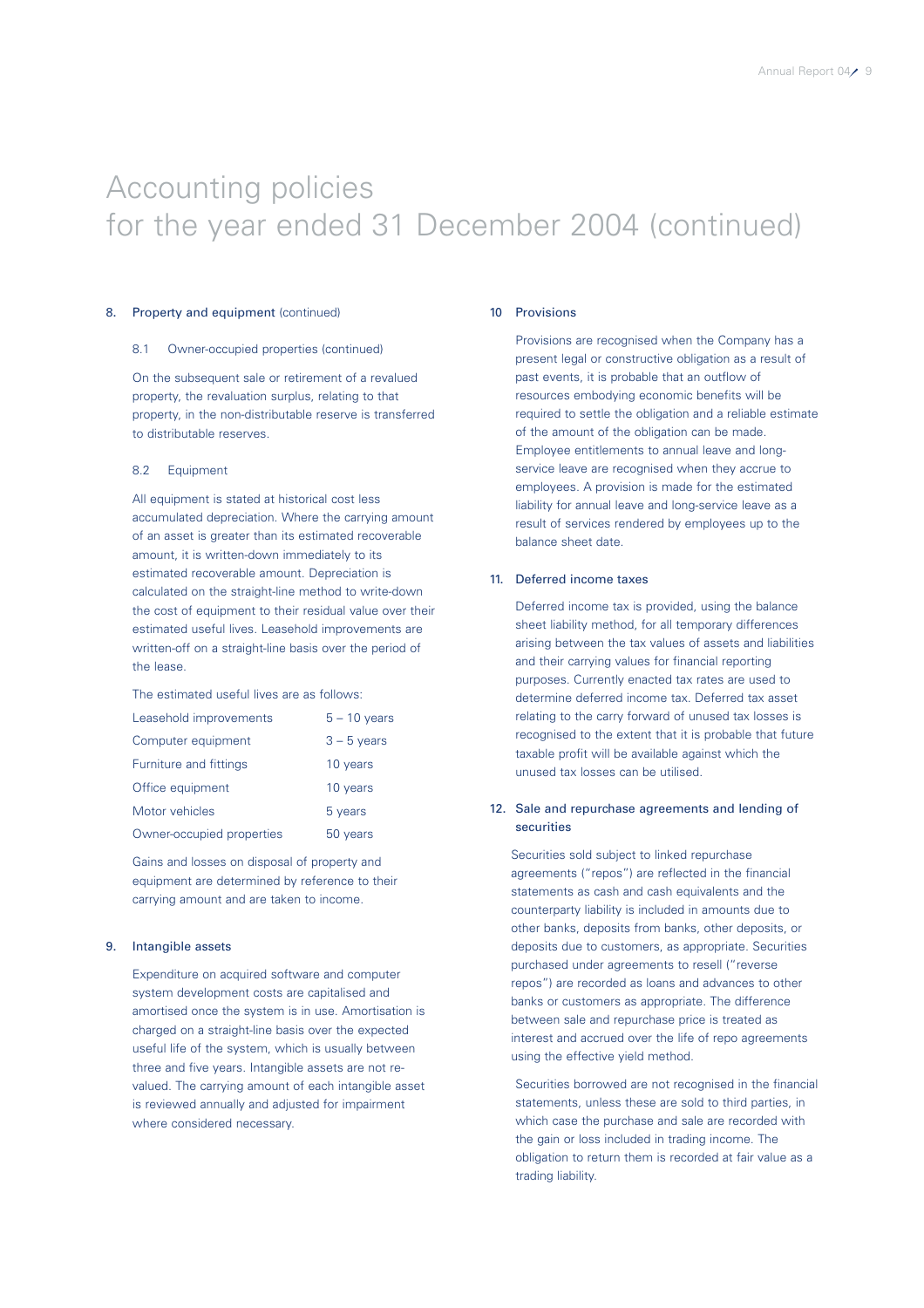### 13. Leases and instalment credit agreements

Leases and instalment credit agreements are regarded as financing transactions. Rentals and instalments receivable thereunder, less unearned finance charges, are included under advances. Finance charges earned are computed at the effective rate of interest inherent in the contracts and are brought to income in proportion to capital balances outstanding under each contract.

### 14. Assets held under financial lease obligations

Assets held under financial leases are capitalised at the present value of contractual lease payments. The capitalised amount of the leased asset is depreciated over its expected useful life and the lease charges are allocated to accounting periods during the lease term so as to result in a finance charge and a reduction of the financial lease liability over the period of the lease.

### 15. Interest income and expense

Interest income and expense are recognised in the income statement for all interest bearing instruments on an accrual basis using the effective interest rate method based on the capital amounts outstanding. Interest income includes coupons earned on fixed income investment and trading securities and accrued discount and premium on treasury bills and other discounted instruments.

### 16. Fee and commission income

Fees and commissions are recognised on an accrual basis.

### 17. Pension fund

The Company operates a defined contribution fund, the assets of which are held in a separate trusteeadministered fund. The Pension Fund is funded by payments from employees and by the Company. Company contributions to the Fund are based on a percentage of the payroll and are charged to the income statement as incurred.

#### 18. Post-retirement medical benefits

The Company provides for post-retirement medical benefits to certain retired employees. These benefits are only applicable to employees who were members of the Company's medical aid scheme prior to May 2000 and is based on the employees remaining in service up to retirement age. The Company provides for the present value of the obligations in excess of the fair value of the plan assets which are intended to offset the expected costs relating to the postretirement medical benefits. The costs of the defined benefit plan are assessed using the projected unit credit method. Under this method, the cost of providing post-retirement medical benefits is charged to the income statement so as to spread the regular cost over the service lives of employees in accordance with the advice of qualified actuaries, who value the plans at least every three years. The Company's contributions to the post-retirement healthcare policy are charged to the income statement in the year to which they relate.

## 19. General risk reserve

As recommended by the Banking Council of South Africa in their position paper on reporting on regulatory provisioning within the requirements of AC 133 and circular 21 of 2004 issued by the South African Reserve Bank, a general risk reserve has been recognised within Shareholder's equity. The reserve recognised by the Company comprises the difference between the impairments calculated in terms of AC 133 and the requirements of the Company's provisioning policy, which is more prudent than the statutory minimum provision requirements prescribed.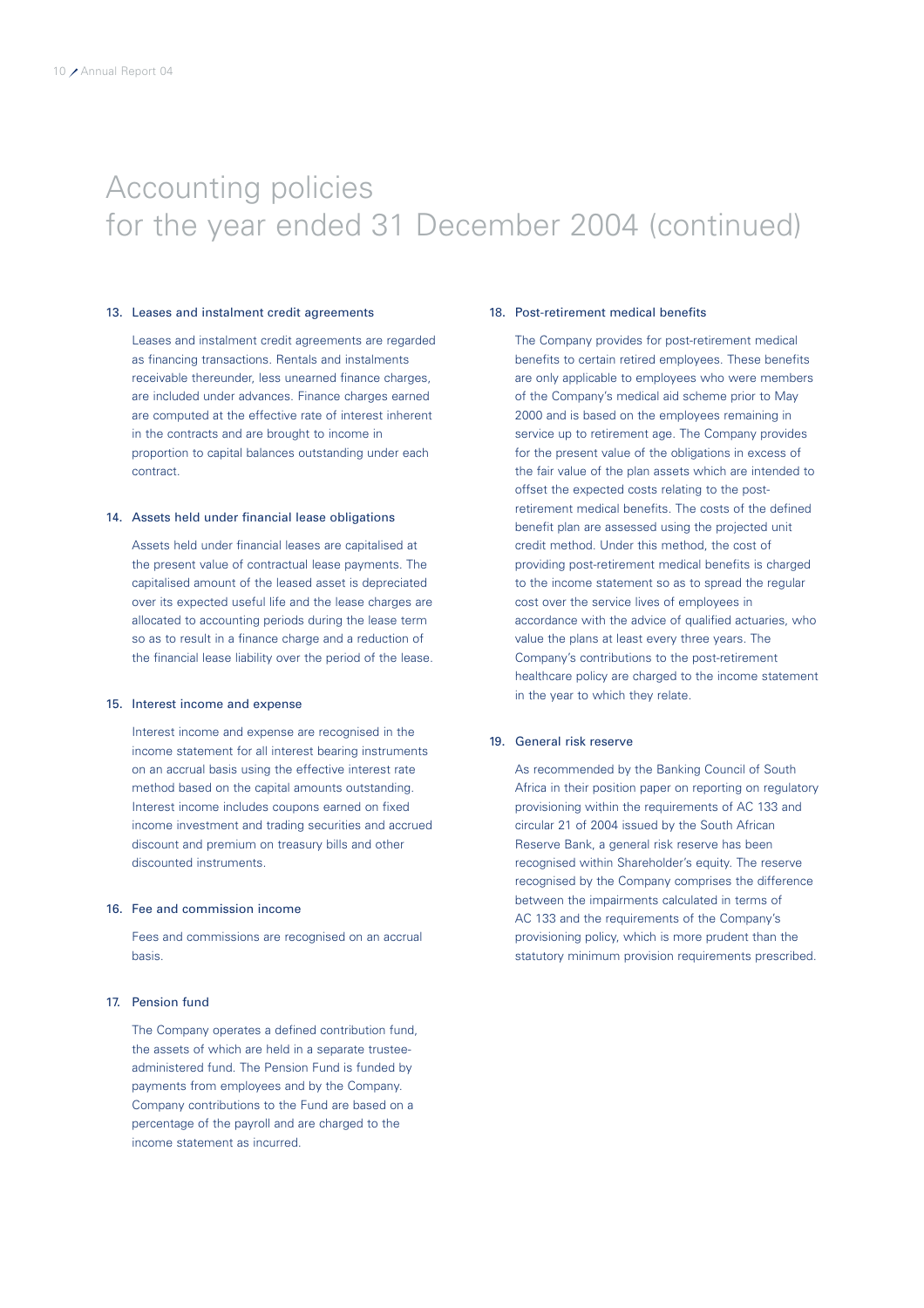## Balance sheet at 31 December 2004

|                                  |                | 2004      | 2003      |
|----------------------------------|----------------|-----------|-----------|
|                                  | <b>Notes</b>   | R'000     | R'000     |
| <b>ASSETS</b>                    |                |           |           |
| Intangible assets                | 1              | 6,801     | 12,711    |
| Property and equipment           | $\overline{2}$ | 23,558    | 25,062    |
| Other accounts receivable        | 3              | 51,085    | 90,005    |
| Interest in subsidiaries         | 4              | 59,374    | 56,208    |
| Other investments                | 5              | 6,129     | 6,401     |
| Loans and advances               | 6              | 975,611   | 1,178,788 |
| Derivative financial instruments | 7              | 90,162    | 7,610     |
| <b>Negotiable securities</b>     | 8              | 370,279   | 273,090   |
| Cash and cash equivalents        | 9              | 1,148,861 | 574,930   |
| <b>Total assets</b>              |                | 2,731,860 | 2,224,805 |

## EQUITY AND LIABILITIES

| Shareholder's equity                |    | 515,579     | 171,965    |
|-------------------------------------|----|-------------|------------|
| Share capital and share premium     | 10 | 1,483,300   | 929,687    |
| General reserve                     |    | 12,231      | 12,231     |
| Property revaluation reserve        |    | 95          | 105        |
| Available-for-sale reserve          |    | 4,278       | 4,731      |
| General risk reserve                |    | 31,668      | 31,212     |
| <b>Accumulated loss</b>             |    | (1,015,993) | (806, 001) |
| Liabilities                         |    | 2,216,281   | 2,052,840  |
| Long-term liabilities               | 11 |             | 5,287      |
| <b>Deposits</b>                     | 12 | 2,115,518   | 1,948,617  |
| Derivative financial instruments    | 7  | 35,210      | 32,115     |
| <b>Provisions</b>                   | 13 | 28,869      | 30,400     |
| Other accounts payable              | 15 | 36,640      | 36,377     |
| <b>Taxation</b>                     |    | 44          | 44         |
| <b>Total equity and liabilities</b> |    | 2,731,860   | 2,224,805  |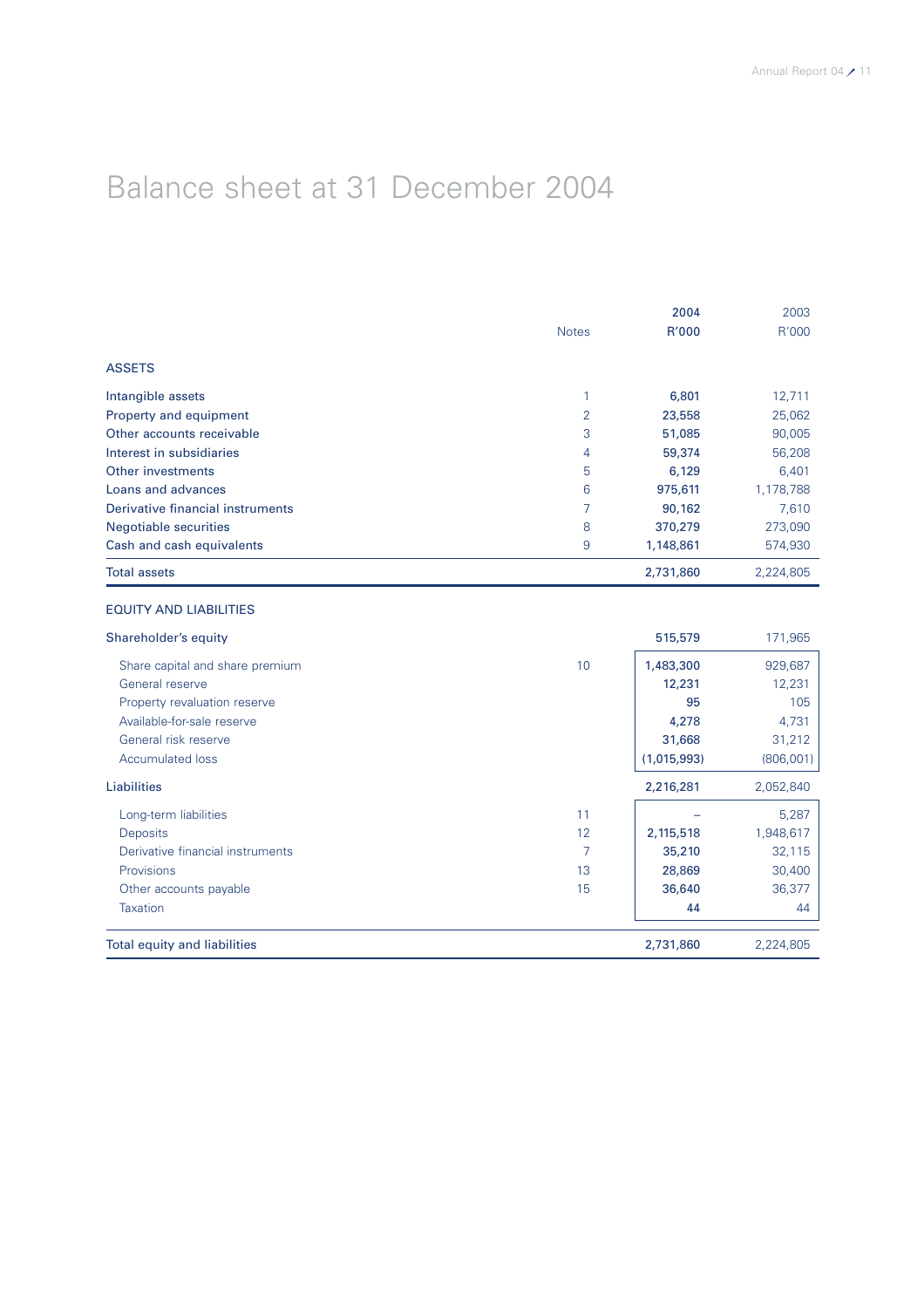## Income statement for the year ended 31 December 2004

|                                                                             |              | 2004       | 2003       |
|-----------------------------------------------------------------------------|--------------|------------|------------|
|                                                                             | <b>Notes</b> | R'000      | R'000      |
| Interest income                                                             | 18           | 197,907    | 232,683    |
| Interest expenditure                                                        | 19           | (107, 112) | (161, 459) |
| Net interest income before credit losses                                    |              | 90,795     | 71,224     |
| Net (charge for)/recovery of credit losses                                  | 6            | (3,555)    | 19,900     |
| Net income after credit losses                                              |              | 87,240     | 91,124     |
| Net profit on disposal of investments                                       |              |            | 720        |
| Non-interest income                                                         | 20           | 94,458     | 90,459     |
| Net interest and non-interest income                                        |              | 181,698    | 182,303    |
| Operating expenditure                                                       | 21           | (218, 505) | (238, 572) |
| Loss before taxation and exceptional item                                   |              | (36, 807)  | (56, 269)  |
| Impairments and provisions raised and write-off on release of CGD guarantee | 6            | (172, 729) |            |
| Loss before taxation                                                        |              | (209, 536) | (56, 269)  |
| Taxation                                                                    | 22           |            |            |
| Attributable loss after taxation                                            |              | (209, 536) | (56, 269)  |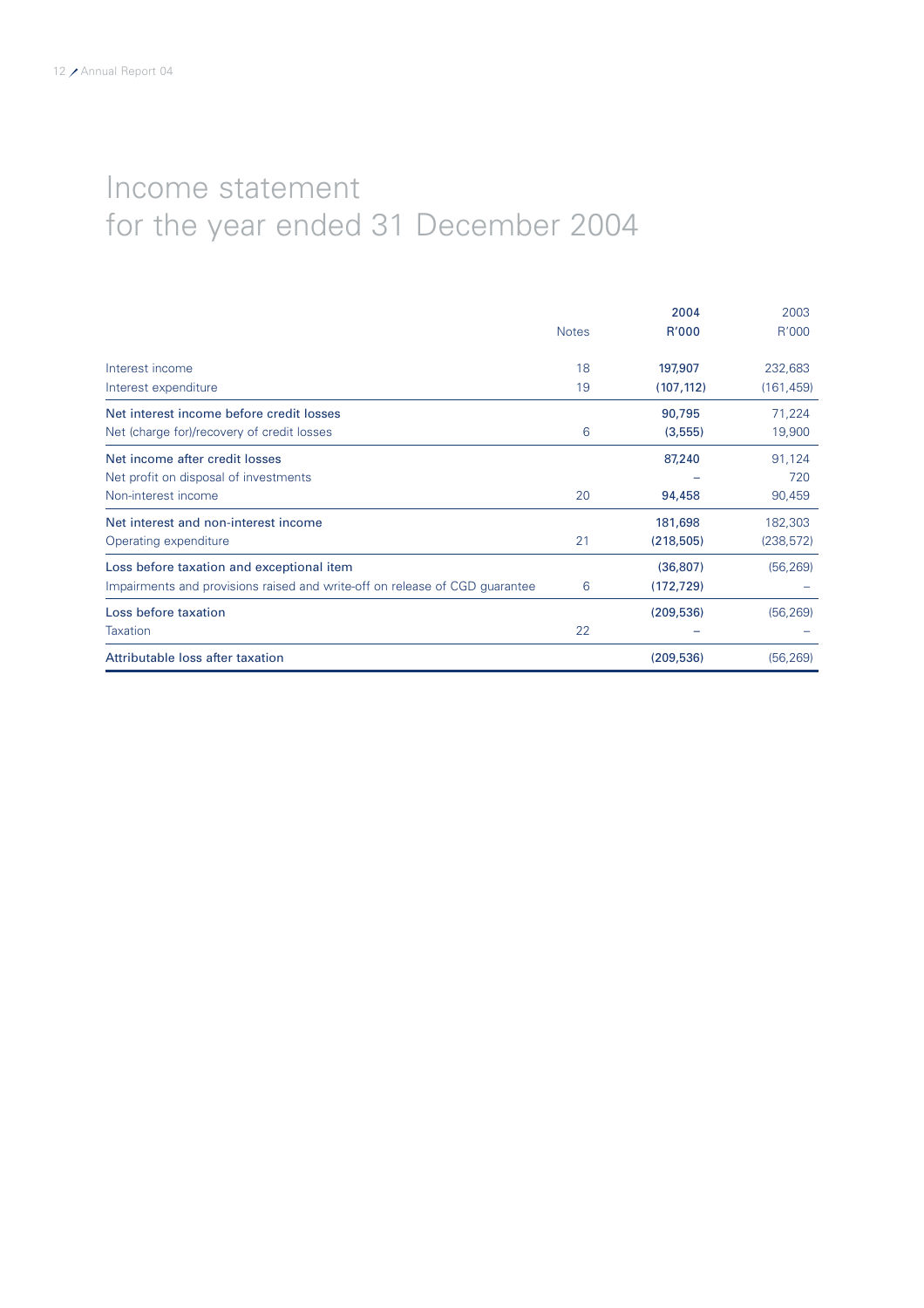## Cash flow statement for the year ended 31 December 2004

|                                                               |              | 2004       | 2003      |
|---------------------------------------------------------------|--------------|------------|-----------|
|                                                               | <b>Notes</b> | R'000      | R'000     |
| <b>Operating activities</b>                                   |              |            |           |
| Cash receipts from customers                                  | 23.1         | 307,021    | 327,109   |
| Less: Cash paid to suppliers and employees                    | 23.2         | (310, 047) | (383,508) |
| Dividends received                                            |              | 762        | 2,583     |
| <b>Taxation</b> paid                                          | 23.3         |            | (171)     |
| Net cash outflow from operating activities                    |              | (2, 264)   | (53, 987) |
| Changes in banking activities                                 |              |            |           |
| Net (increase)/decrease in income earning assets              | 23.4         | (38, 699)  | 84,476    |
| Net increase in deposits and other accounts                   | 23.5         | 79,728     | 102,630   |
| Net cash inflow from banking activities                       |              | 41,029     | 187,106   |
| <b>Investing activities</b>                                   |              |            |           |
| Purchase of property, equipment and intangible assets         |              | (9,325)    | (7, 738)  |
| Proceeds on sale of property, equipment and intangible assets |              | 84         | 411       |
| Purchase of investments                                       |              |            | (543)     |
| Proceeds on disposal of investments                           |              |            | 2,199     |
| Increase in loans with subsidiary companies                   |              | (3, 463)   | (3, 143)  |
| Net cash outflow from investing activities                    |              | (12,704)   | (8,814)   |
| <b>Financing activities</b>                                   |              |            |           |
| Proceeds on issue of ordinary share                           |              | 555,000    |           |
| Share issue cost                                              |              | (1, 387)   |           |
| Finance lease payments                                        |              | (5,743)    | (3,857)   |
| Net cash inflow/(outflow) from financing activities           |              | 547,870    | (3,857)   |
| Net cash inflow for year                                      |              | 573,931    | 120,448   |
| Cash and cash equivalents at beginning of year                |              | 574,930    | 454,482   |
| Cash and cash equivalents at end of year                      | 9            | 1,148,861  | 574,930   |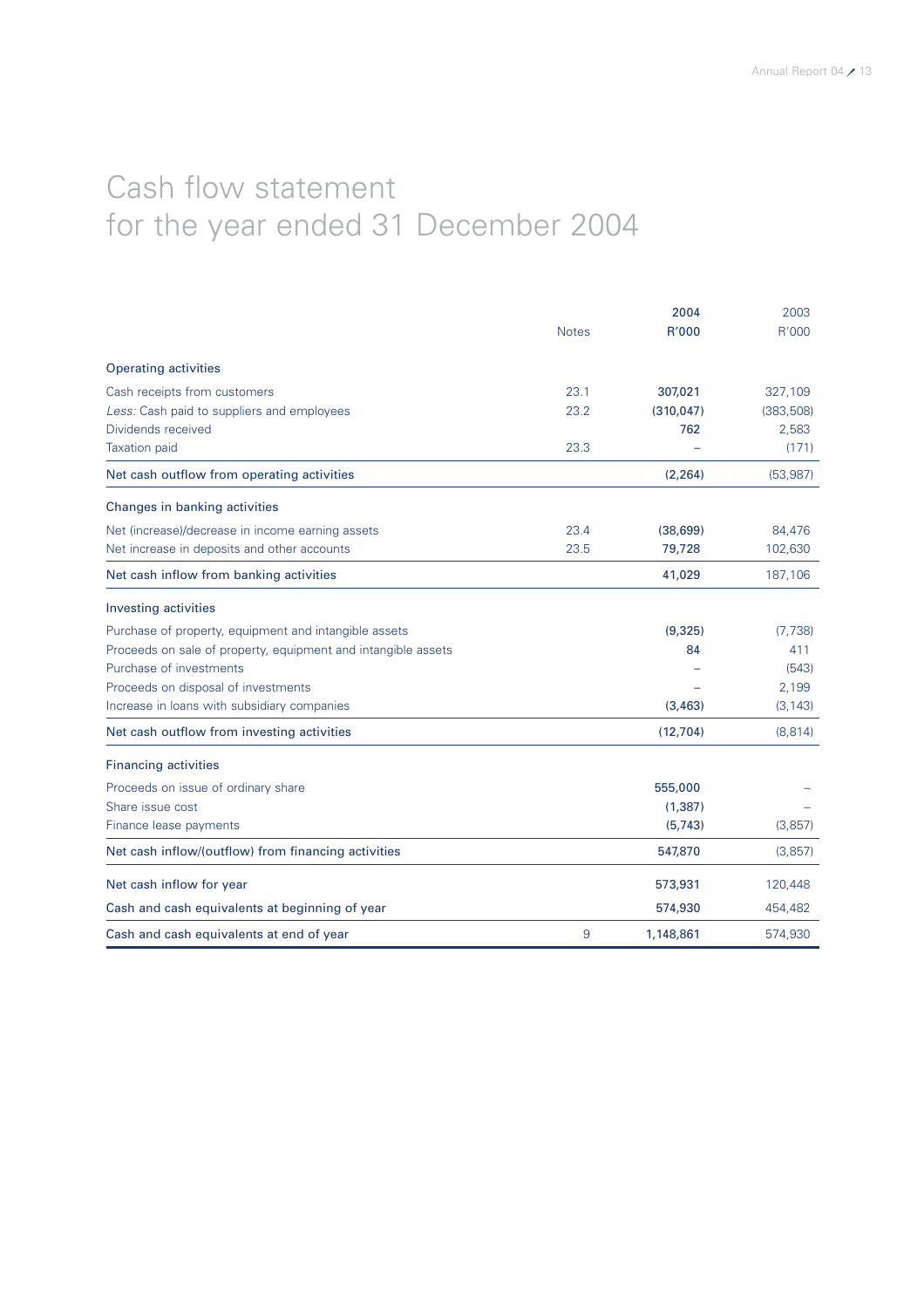## Statement of changes in equity for the year ended 31 December 2004

|                                                                            | <b>Share</b><br>capital<br>R'000 | <b>Share</b><br>premium<br>R'000 | General<br>reserve<br>R'000 | Property<br>revaluation<br>reserve<br>R'000 | Available<br>for-sale<br>reserve<br>R'000 | General<br>risk<br>reserve<br>R'000 | Accumu-<br>lated<br>loss<br>R'000 | Total<br>R'000 |
|----------------------------------------------------------------------------|----------------------------------|----------------------------------|-----------------------------|---------------------------------------------|-------------------------------------------|-------------------------------------|-----------------------------------|----------------|
| Shareholder's equity at<br>31 December 2002                                | 124,969                          | 804,718                          | 12,231                      | 105                                         |                                           |                                     | (748, 914)                        | 193,109        |
| Transitional adjustments on<br>adoption of AC 133                          |                                  |                                  |                             | -                                           | (2, 148)                                  | 28,811                              | 1,583                             | 28,246         |
| Shareholder's equity<br>restated at 1 January 2003                         | 124,969                          | 804,718                          | 12,231                      | 105                                         | (2, 148)                                  | 28,811                              | (747, 331)                        | 221,355        |
| Gains and losses on<br>remeasurement to fair value                         |                                  |                                  |                             |                                             | 6,599                                     |                                     |                                   | 6,599          |
| Release to income on disposal<br>of available-for-sale financial<br>assets |                                  |                                  |                             |                                             | 280                                       |                                     |                                   | 280            |
| Increase in general risk reserve                                           |                                  |                                  |                             |                                             |                                           | 2,401                               | (2,401)                           |                |
| Loss after taxation                                                        |                                  |                                  |                             |                                             |                                           |                                     | (56, 269)                         | (56, 269)      |
| Shareholder's equity at<br>31 December 2003                                | 124,969                          | 804,718                          | 12,231                      | 105                                         | 4,731                                     | 31,212                              | (806,001)                         | 171,965        |
| Share capital issued                                                       |                                  | 555,000                          |                             |                                             |                                           |                                     |                                   | 555,000        |
| Share issue costs written-off<br>against share premium                     | -                                | (1, 387)                         |                             |                                             |                                           |                                     |                                   | (1, 387)       |
| Gains and losses on<br>remeasurement to fair value                         |                                  |                                  |                             |                                             | (453)                                     |                                     |                                   | (453)          |
| Increase in general risk reserve                                           |                                  |                                  |                             |                                             |                                           | 456                                 | (456)                             |                |
| Revaluation of property                                                    |                                  |                                  |                             | (10)                                        |                                           |                                     |                                   | (10)           |
| Loss after taxation                                                        |                                  |                                  |                             |                                             |                                           |                                     | (209, 536)                        | (209, 536)     |
| Shareholder's equity at<br>31 December 2004                                |                                  | 124,969 1,358,331                | 12,231                      | 95                                          | 4,278                                     |                                     | 31,668 (1,015,993)                | 515,579        |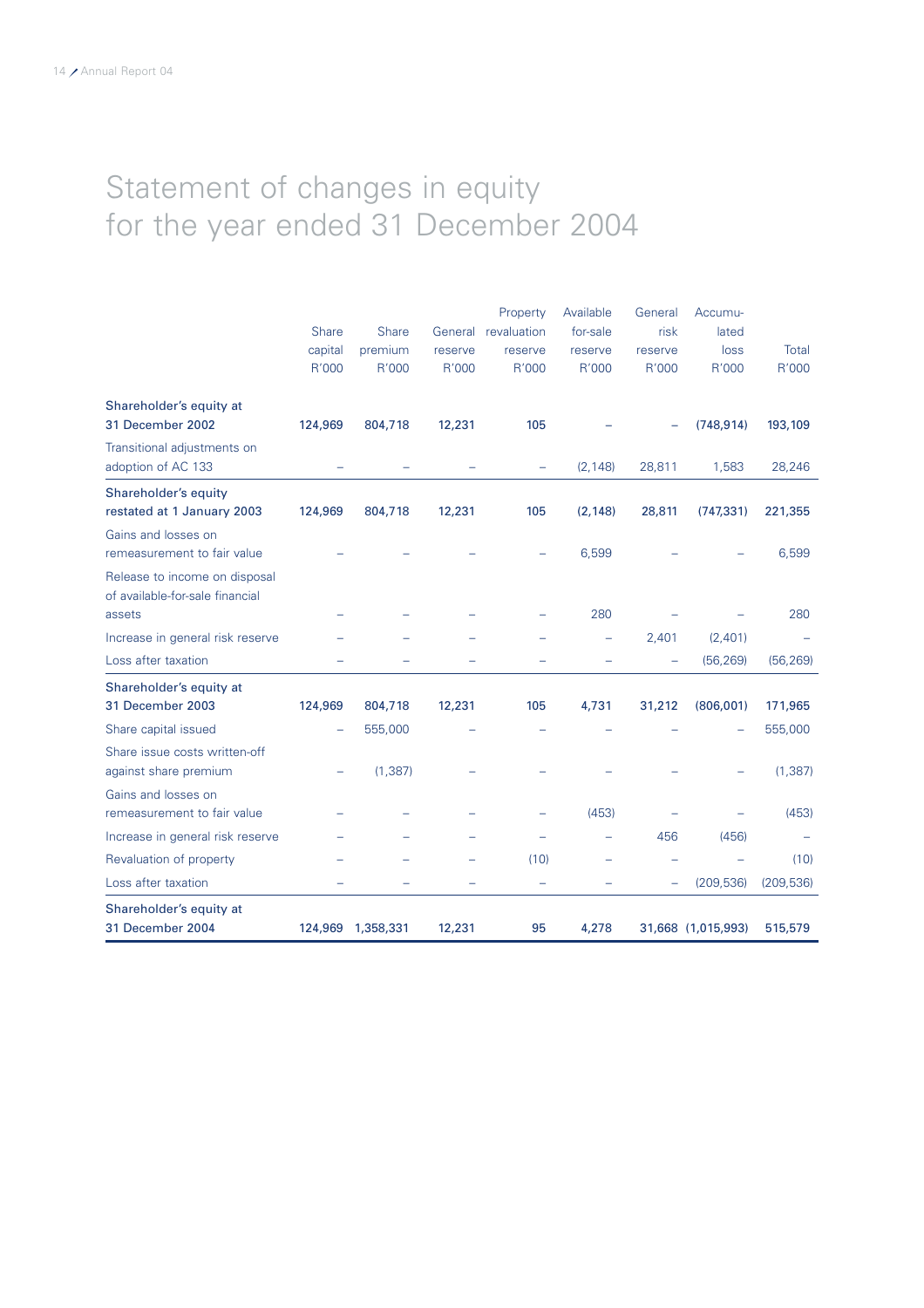## Notes to the financial statements for the year ended 31 December 2004

## 1. Intangible assets

|                                                                                     | <b>Computer Software</b> |                       |  |
|-------------------------------------------------------------------------------------|--------------------------|-----------------------|--|
|                                                                                     | 2004<br>R'000            | 2003<br>R'000         |  |
| Cost at beginning of year<br><b>Additions</b>                                       | 38,310<br>741            | 34,039<br>4,271       |  |
| Cost at end of year                                                                 | 39,051                   | 38,310                |  |
| Accumulated amortisation and impairment losses at beginning of year<br>Amortisation | (25, 599)<br>(6.651)     | (19, 343)<br>(6, 256) |  |
| Accumulated amortisation and impairment losses at end of year                       | (32.250)                 | (25, 599)             |  |
| Net carrying amount at end of year                                                  | 6,801                    | 12.711                |  |

## 2. Property and equipment

|                                                                  | Owner-<br>occupied<br>properties<br>R'000 | Leasehold<br>improve-<br>ments<br>R'000 | Computer<br>equipment<br>R'000 | Furniture<br>and<br>fittings<br>R'000 | Office<br>equipment<br>R'000 | Motor<br>vehicles<br>R'000 | Total<br>R'000 |
|------------------------------------------------------------------|-------------------------------------------|-----------------------------------------|--------------------------------|---------------------------------------|------------------------------|----------------------------|----------------|
| 2004                                                             |                                           |                                         |                                |                                       |                              |                            |                |
| Open market value/cost                                           |                                           |                                         |                                |                                       |                              |                            |                |
| at beginning of year                                             | 200                                       | 15,493                                  | 37,184                         | 8,422                                 | 17,189                       | 770                        | 79,258         |
| <b>Revaluations</b>                                              | (10)                                      |                                         |                                |                                       |                              | $\overline{\phantom{0}}$   | (10)           |
| <b>Additions</b>                                                 |                                           | 134                                     | 7,975                          | 35                                    | 440                          | $\overline{\phantom{0}}$   | 8,584          |
| <b>Disposals</b>                                                 |                                           | (59)                                    | (4, 122)                       | (256)                                 | (169)                        | (48)                       | (4,654)        |
| Open market value/cost<br>at end of year                         | 190                                       | 15,568                                  | 41,037                         | 8,201                                 | 17,460                       | 722                        | 83,178         |
| Accumulated depreciation and                                     |                                           |                                         |                                |                                       |                              |                            |                |
| impairment losses at beginning of year                           |                                           | (10,988)                                | (25, 877)                      | (5, 712)                              | (11, 033)                    | (586)                      | (54, 196)      |
| Depreciation                                                     |                                           | (1,380)                                 | (7, 366)                       | (695)                                 | (1, 185)                     | (48)                       | (10, 674)      |
| Reversal of impairments                                          |                                           |                                         | 161                            | 285                                   | 260                          | -                          | 706            |
| <b>Disposals</b>                                                 |                                           | 44                                      | 4,105                          | 213                                   | 134                          | 48                         | 4,544          |
| Accumulated depreciation and<br>impairment losses at end of year |                                           | (12, 324)                               | (28, 977)                      | (5,909)                               | (11, 824)                    | (586)                      | (59, 620)      |
| Net carrying amount<br>at end of year                            | 190                                       | 3,244                                   | 12,060                         | 2,292                                 | 5,636                        | 136                        | 23,558         |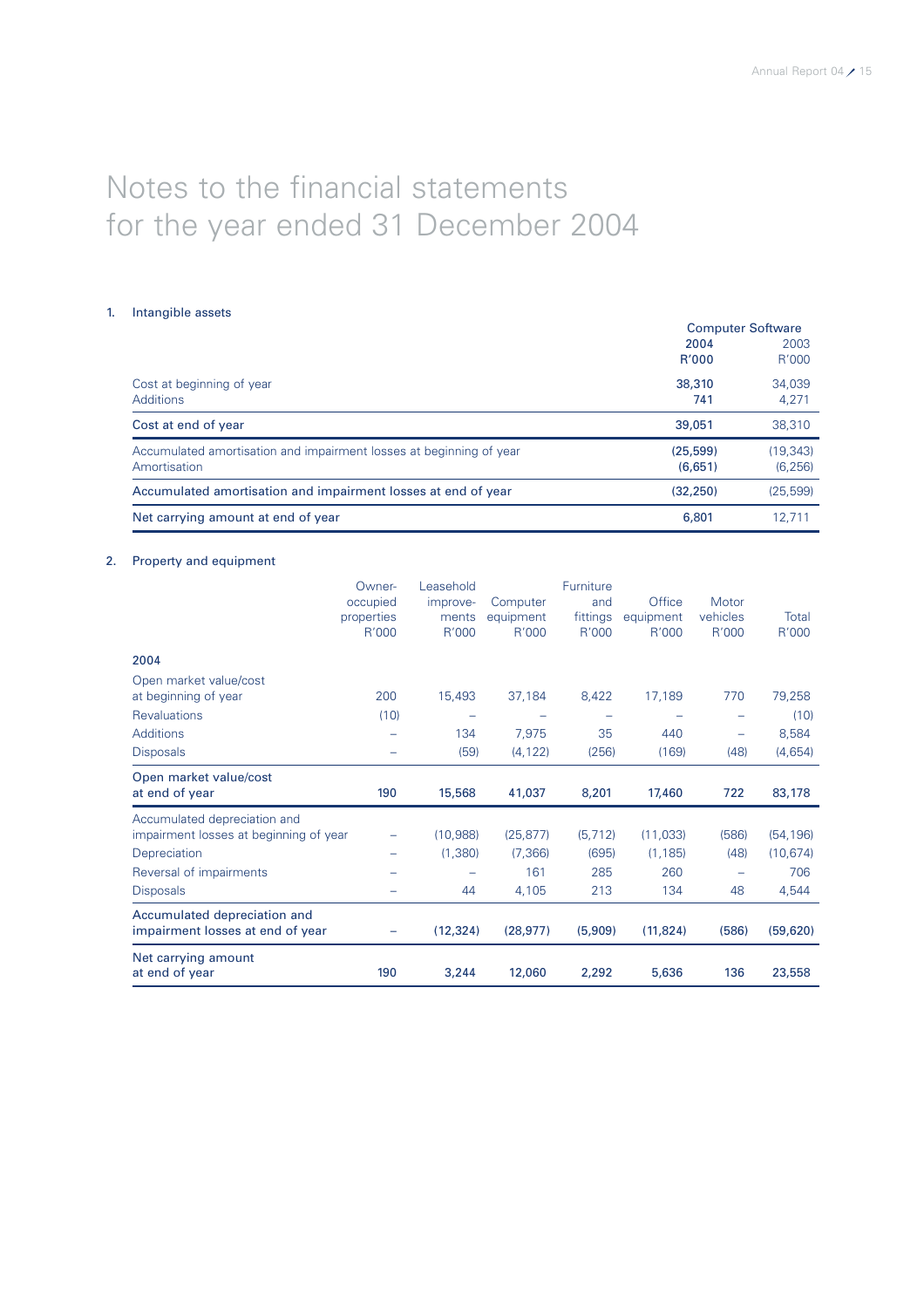## 2. Property and equipment (continued)

|                                        | Owner-     | Leasehold |           | Furniture |           |          |           |
|----------------------------------------|------------|-----------|-----------|-----------|-----------|----------|-----------|
|                                        | occupied   | improve-  | Computer  | and       | Office    | Motor    |           |
|                                        | properties | ments     | equipment | fittings  | equipment | vehicles | Total     |
|                                        | R'000      | R'000     | R'000     | R'000     | R'000     | R'000    | R'000     |
| 2003                                   |            |           |           |           |           |          |           |
| Open market value/cost                 |            |           |           |           |           |          |           |
| at beginning of year                   | 200        | 15,636    | 35,500    | 8,164     | 16,878    | 1,215    | 77,593    |
| <b>Additions</b>                       |            | 996       | 1,704     | 258       | 311       | 198      | 3,467     |
| <b>Disposals</b>                       |            | (1, 139)  | (20)      |           |           | (643)    | (1,802)   |
| Open market value/cost                 |            |           |           |           |           |          |           |
| at end of year                         | 200        | 15,493    | 37,184    | 8,422     | 17,189    | 770      | 79,258    |
| Accumulated depreciation and           |            |           |           |           |           |          |           |
| impairment losses at beginning of year |            | (9,601)   | (19, 176) | (5,041)   | (9,928)   | (895)    | (44, 641) |
| Depreciation                           |            | (2,018)   | (6, 775)  | (686)     | (1, 154)  | (67)     | (10,700)  |
| Reversal of Impairments                |            |           | 54        | 15        | 49        |          | 118       |
| <b>Disposals</b>                       |            | 631       | 20        |           | -         | 376      | 1,027     |
| Accumulated depreciation and           |            |           |           |           |           |          |           |
| impairment losses at end of year       |            | (10,988)  | (25, 877) | (5, 712)  | (11, 033) | (586)    | (54, 196) |
| Net carrying amount                    |            |           |           |           |           |          |           |
| at end of year                         | 200        | 4,505     | 11,307    | 2,710     | 6,156     | 184      | 25,062    |

Notes:

1. The owner-occupied property comprises stand 624 Malvern, Johannesburg, with a building thereon. Mr G J Van Zyl, a valuator with Van Zyl Valuers and a Member of The Institute of Valuers of South Africa, independently valued the property at 31 December 2004.

2. During 2003 certain lease terms were extended for a shorter term than previously anticipated the leasehold improvements were depreciated over the shorter term resulting in an increased depreciation charge of R0.8 million.

3. At 31 December 2003, the carrying amount of the Company's computer equipment included an amount of R6,0 million in respect of assets held under a financial lease agreement. This lease was settled during the financial year ended 31 December 2004 (refer to Note 11).

### 3. Other accounts receivable

|                                                                       | 2004   | 2003   |
|-----------------------------------------------------------------------|--------|--------|
|                                                                       | R'000  | R'000  |
| Items in transit                                                      | 4,675  | 51.434 |
| Loans to fellow subsidiaries and holding company (refer to Note 25.2) | 19,159 | 10,730 |
| Prepayments and deposits                                              | 11,155 | 16,416 |
| Properties in possession                                              | 203    | 3,367  |
| Other receivables                                                     | 15,893 | 8.058  |
|                                                                       | 51,085 | 90,005 |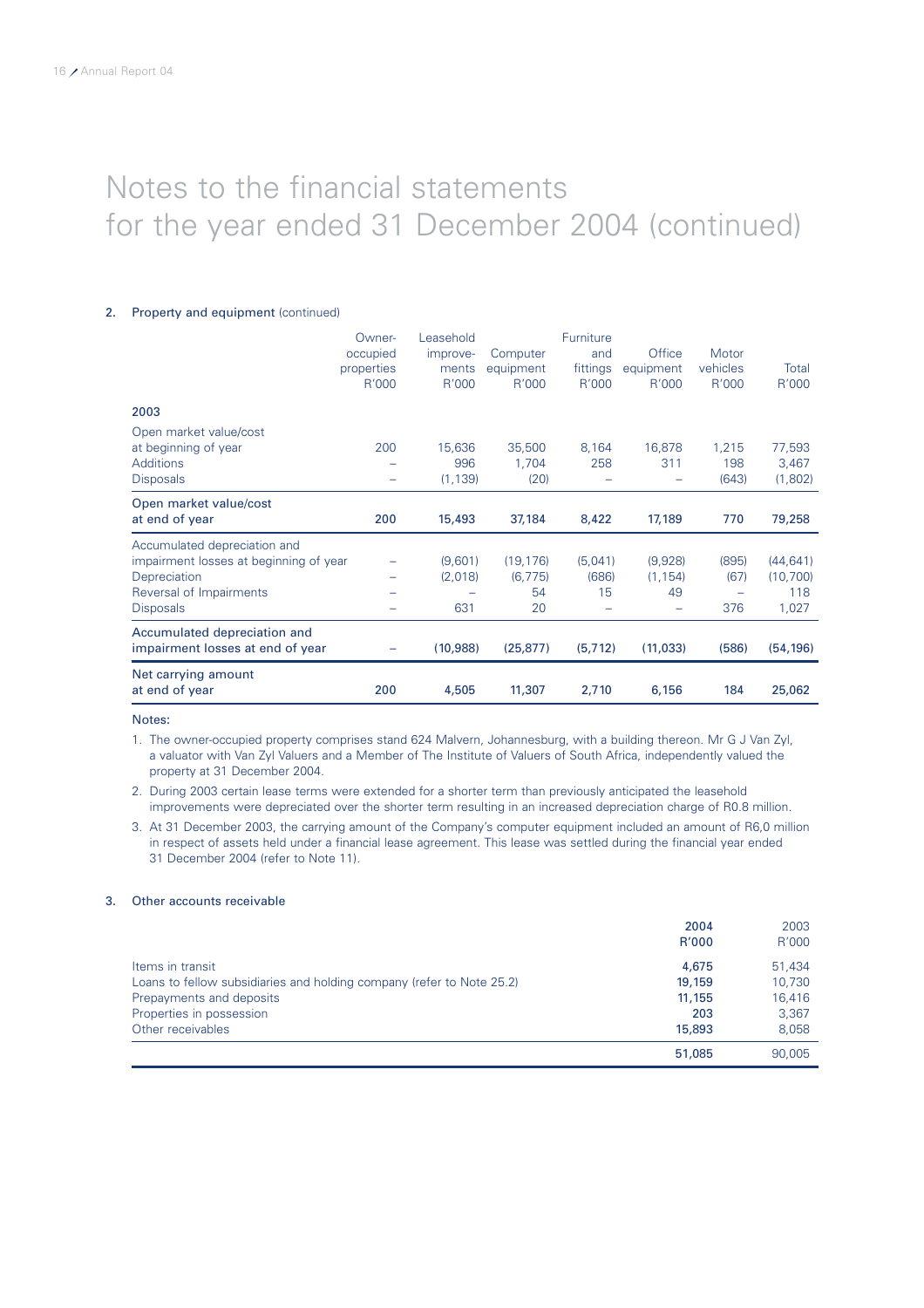### 4. Interest in subsidiaries

|                            | 59,374 | 56,208 |
|----------------------------|--------|--------|
| Loans (refer to Note 25.2) | 49,426 | 46,369 |
| Shares at fair value       | 9,948  | 9,839  |
| Unlisted                   |        |        |
|                            | R'000  | R'000  |
|                            | 2004   | 2003   |

A register containing details of investments in subsidiaries is available for inspection at the registered office of the Company.

## 5. Other investments

## Available-for-sale

| Unlisted – associated company<br>$-$ other   | 3,236<br>2,893 | 3,236<br>3.165 |
|----------------------------------------------|----------------|----------------|
|                                              | 6,129          | 6.401          |
| Directors' valuation of unlisted investments | 6,129          | 6.401          |

A register containing details of other investments is available for inspection at the registered office of the Company.

## 6. Loans and advances Category analysis

| Originated                                                                                                                                           | 1,275,068                                           | 1,481,909                                                              |
|------------------------------------------------------------------------------------------------------------------------------------------------------|-----------------------------------------------------|------------------------------------------------------------------------|
| Current accounts<br>Credit card<br>Mortgage loans<br>Instalment sales and leases<br>Preference share<br>Foreign loans and deposits<br>Other advances | 235,574<br>136,674<br>344,495<br>153,008<br>405,317 | 410,606<br>136,780<br>303,649<br>127,787<br>1,498<br>45,590<br>455,999 |
| Held-for-trading                                                                                                                                     |                                                     |                                                                        |
| Other advances                                                                                                                                       | 136,342                                             | 136,193                                                                |
|                                                                                                                                                      | 1,411,410                                           | 1,618,102                                                              |
| Less: Impairment for credit losses<br>Interest in suspense                                                                                           | (294, 264)<br>(141, 535)                            | (297, 874)<br>(141, 440)                                               |
|                                                                                                                                                      | 975,611                                             | 1,178,788                                                              |
| <b>Maturity analysis</b>                                                                                                                             |                                                     |                                                                        |
| Repayable on demand<br>Maturing within six months<br>Maturing after six months but within 12 months<br>Maturing after 12 months                      | 605,769<br>69,089<br>61,850<br>674,702              | 1,058,768<br>36,891<br>34,070<br>488,373                               |
|                                                                                                                                                      | 1,411,410                                           | 1,618,102                                                              |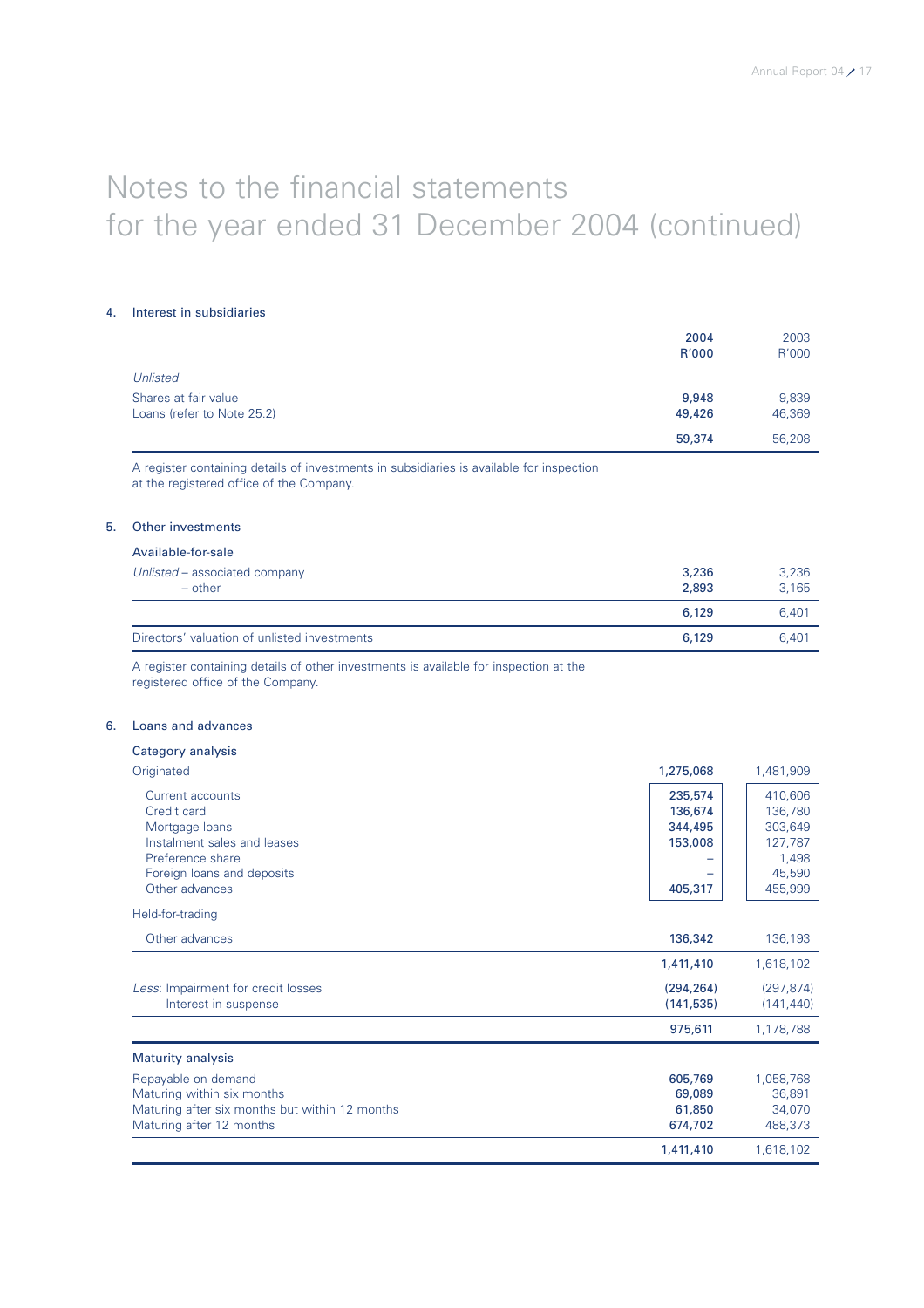## 6. Loans and advances (continued)

|                                                                             | 2004       | 2003      |
|-----------------------------------------------------------------------------|------------|-----------|
|                                                                             | R'000      | R'000     |
| Impairment for credit losses                                                |            |           |
| Balance at beginning of year                                                | 297,874    | 372,521   |
| Movements for the year:                                                     |            |           |
| <b>Transitional adjustments</b>                                             |            | (28, 811) |
| Transfer from investments                                                   |            | 36        |
| Transfer to provision for other risks (refer to Note 13)                    |            | (11, 510) |
| Credit losses written-off                                                   | (154, 363) | (30, 694) |
| Net impairments raised/(released)                                           | 150,753    | (3,668)   |
| Impairments raised on release of CGD guarantee                              | 134,846    |           |
| Other net impairments raised/(released)                                     | 15,907     | (3,668)   |
| Balance at end of year                                                      | 294,264    | 297,874   |
| Comprising:                                                                 |            |           |
| Portfolio impairment                                                        | 5,439      | 3,079     |
| Specific impairment                                                         | 288,825    | 294,795   |
|                                                                             | 294,264    | 297,874   |
| Impairments and provisions raised and write-off on release of CGD guarantee |            |           |
| Net impairments raised                                                      | (134, 846) |           |
| Net provisions raised                                                       | (2,927)    |           |
| Write-off of suspense account                                               | (34,956)   |           |
|                                                                             | (172, 729) |           |
| Net (charge for)/recovery of credit losses                                  |            |           |
| Net impairments (raised)/released                                           | (15,907)   | 3,668     |
| Recoveries in respect of amounts previously written off                     | 7,502      | 8,756     |
| Release of other credit risk related provisions                             | 4,850      | 7,476     |
|                                                                             | (3,555)    | 19,900    |

## Non-performing loans

| Balance at 31 December 2004 | 357,392              | 288,825         | 68,567     |
|-----------------------------|----------------------|-----------------|------------|
| Other advances              | 181,259              | 150,626         | 30,633     |
| Preference share            |                      |                 |            |
| Instalment sales and leases | 62,611               | 53,774          | 8,837      |
| Mortgage loans              | 35,175               | 12,750          | 22,425     |
| Credit card                 | 76,514               | 70.138          | 6,376      |
| Current accounts            | 1,833                | 1,537           | 296        |
| Category analysis           |                      |                 |            |
| 2004                        |                      |                 |            |
|                             | R'000                | R'000           | R'000      |
|                             | suspense             | impairment      | balance    |
|                             | interest in          | <b>Specific</b> | <b>Net</b> |
|                             | <b>Balance after</b> |                 |            |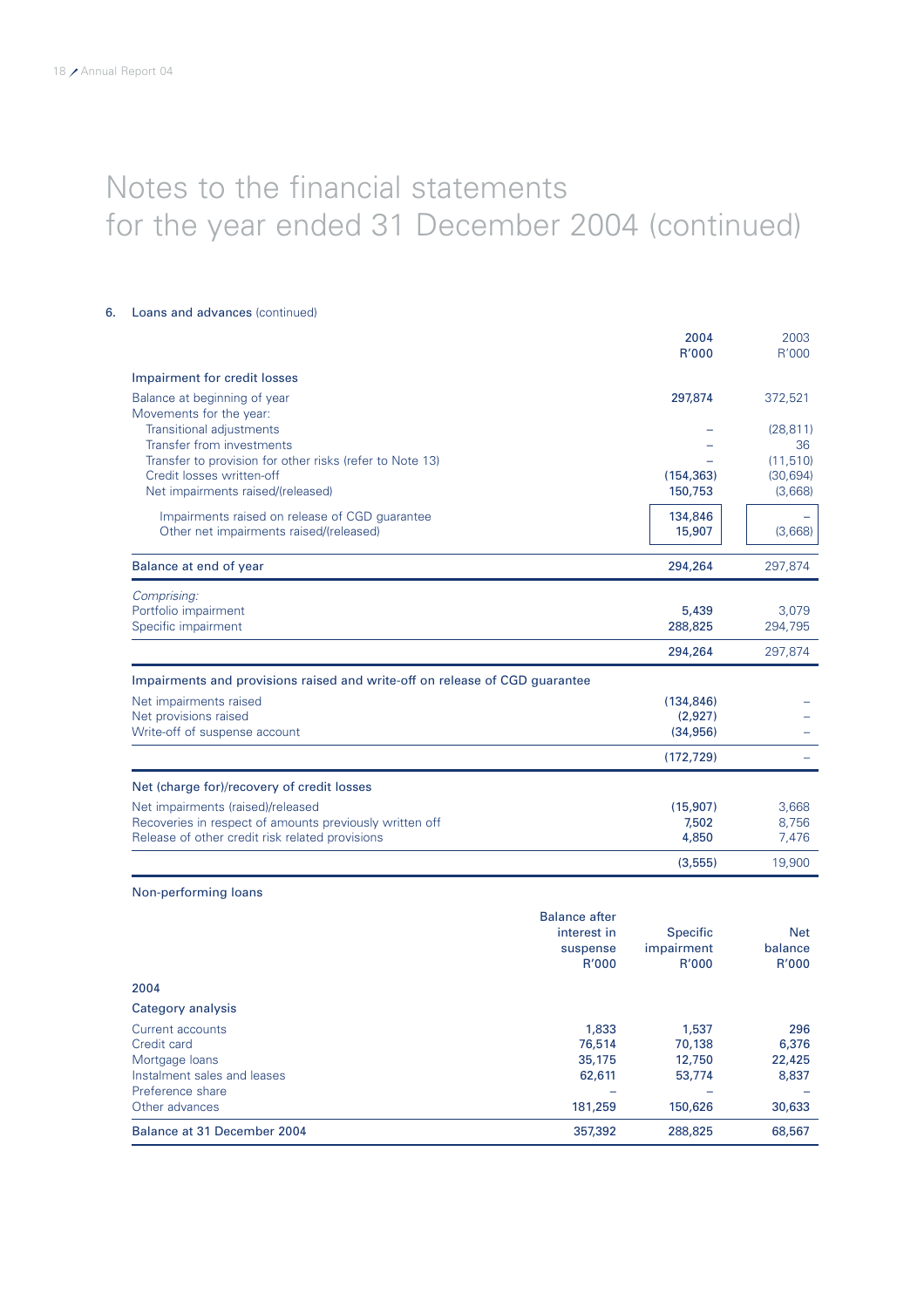## 6. Loans and advances (continued)

## Non-performing loans (continued)

|                             | <b>Balance after</b><br>interest in<br>suspense<br>R'000 | <b>Specific</b><br>impairment<br>R'000 | <b>Net</b><br>balance<br>R'000 |
|-----------------------------|----------------------------------------------------------|----------------------------------------|--------------------------------|
| 2003                        |                                                          |                                        |                                |
| Category analysis           |                                                          |                                        |                                |
| Current accounts            | 13,403                                                   | 6,206                                  | 7,197                          |
| Credit card                 | 80,027                                                   | 69,877                                 | 10,150                         |
| Mortgage loans              | 49,280                                                   | 13,815                                 | 35,465                         |
| Instalment sales and leases | 63.491                                                   | 49.073                                 | 14,418                         |
| Preference share            | 1.499                                                    | 197                                    | 1.302                          |
| Other advances              | 334.329                                                  | 155.627                                | 178.702                        |
| Balance at 31 December 2003 | 542.029                                                  | 294.795                                | 247.234                        |

## 7. Derivatives financial instruments

|                                                   | <b>Notional</b><br>principal<br>R'000 | <b>Fair value</b><br>of assets<br>R'000 | <b>Notional</b><br>principal<br>R'000 | Fair value<br>of liabilities<br>R'000 |
|---------------------------------------------------|---------------------------------------|-----------------------------------------|---------------------------------------|---------------------------------------|
| 2004                                              |                                       |                                         |                                       |                                       |
| Held-for-trading                                  |                                       |                                         |                                       |                                       |
| Foreign exchange contracts<br>Interest rate swaps | 1,018,421<br>150,000                  | 89,970<br>192                           | 214,869<br>256,864                    | 3,183<br>32,027                       |
|                                                   | 1,168,421                             | 90,162                                  | 471,733                               | 35,210                                |
| 2003                                              |                                       |                                         |                                       |                                       |
| Held-for-trading                                  |                                       |                                         |                                       |                                       |
| Foreign exchange contracts<br>Interest rate swaps | 206,299                               | 7,610                                   | 234.909<br>108,391                    | 9,756<br>22,359                       |
|                                                   | 206,299                               | 7,610                                   | 343,300                               | 32,115                                |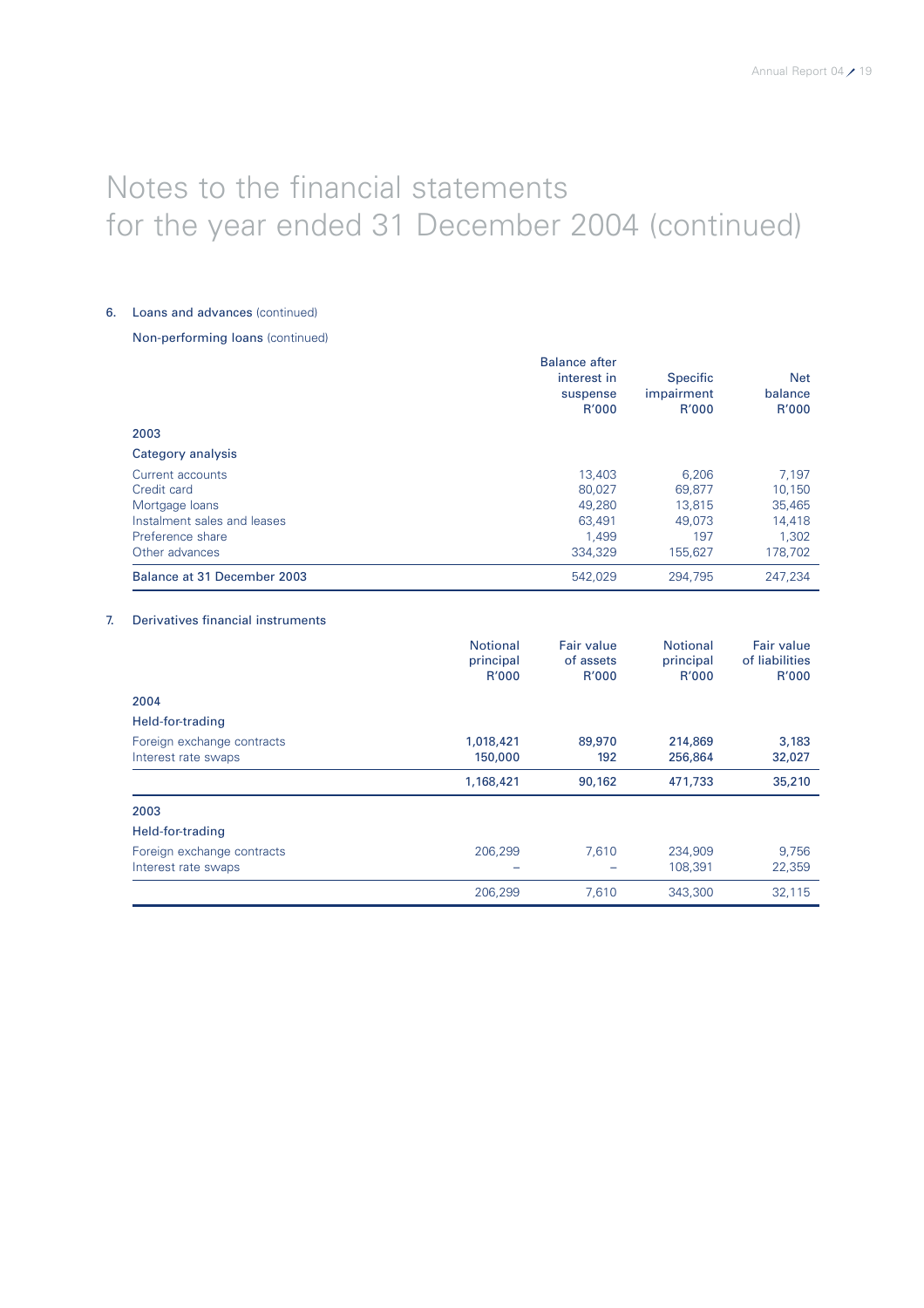## 8. Negotiable securities

|                                                | 2004<br>R'000 | 2003<br>R'000 |
|------------------------------------------------|---------------|---------------|
| Originated                                     |               |               |
| <b>Treasury bills</b>                          | 178,660       | 257,718       |
| <b>Debentures</b>                              | 30,104        | 15,204        |
| Non-liquid bills and acceptances               | 83            | 168           |
| Held for trading                               |               |               |
| Corporate bonds                                | 161,432       |               |
|                                                | 370,279       | 273,090       |
| <b>Maturity analysis</b>                       |               |               |
| Repayable on demand                            |               | 149,146       |
| Maturing within six months                     | 208,847       | 123,944       |
| Maturing after 12 months but within five years | 161,432       |               |
|                                                | 370,279       | 273,090       |
| 9.<br>Cash and cash equivalents                |               |               |
|                                                | 2004          | 2003          |
|                                                | R'000         | R'000         |
| Cash and bank notes                            | 18,792        | 25,641        |
| <b>Central Bank balances</b>                   | 33,336        | 32,422        |
| Domestic bank balances                         | 88,206        | 73,175        |
| Resale agreements                              |               | 361,602       |
| Foreign bank balances                          | 1,008,527     | 82,090        |
|                                                | 1,148,861     | 574,930       |

## 10. Share capital and share premium

| At 31 December 2004                                             | 62,484,353                      | 124,969                 | 1,358,331               | 1,483,300           |
|-----------------------------------------------------------------|---------------------------------|-------------------------|-------------------------|---------------------|
| Issue of 1 ordinary share of R2<br>Stamp duty on issue of share |                                 |                         | 555,000<br>(1.387)      | 555,000<br>(1, 387) |
| At 31 December 2002 and 31 December 2003                        | 62.484.352                      | 124.969                 | 804.718                 | 929.687             |
|                                                                 | shares                          | R'000                   | R'000                   | R'000               |
|                                                                 | Number of<br>issued<br>ordinary | <b>Share</b><br>capital | <b>Share</b><br>premium | Total               |

Notes:

1. The total authorised number of ordinary shares is 62,630,000 shares (December 2003: 62,630,000 shares) with a par value of R2.00 per share.

2. No shares were issued during the financial year ended 31 December 2003.

3. The non-issued shares are under the control of the directors until the next annual general meeting.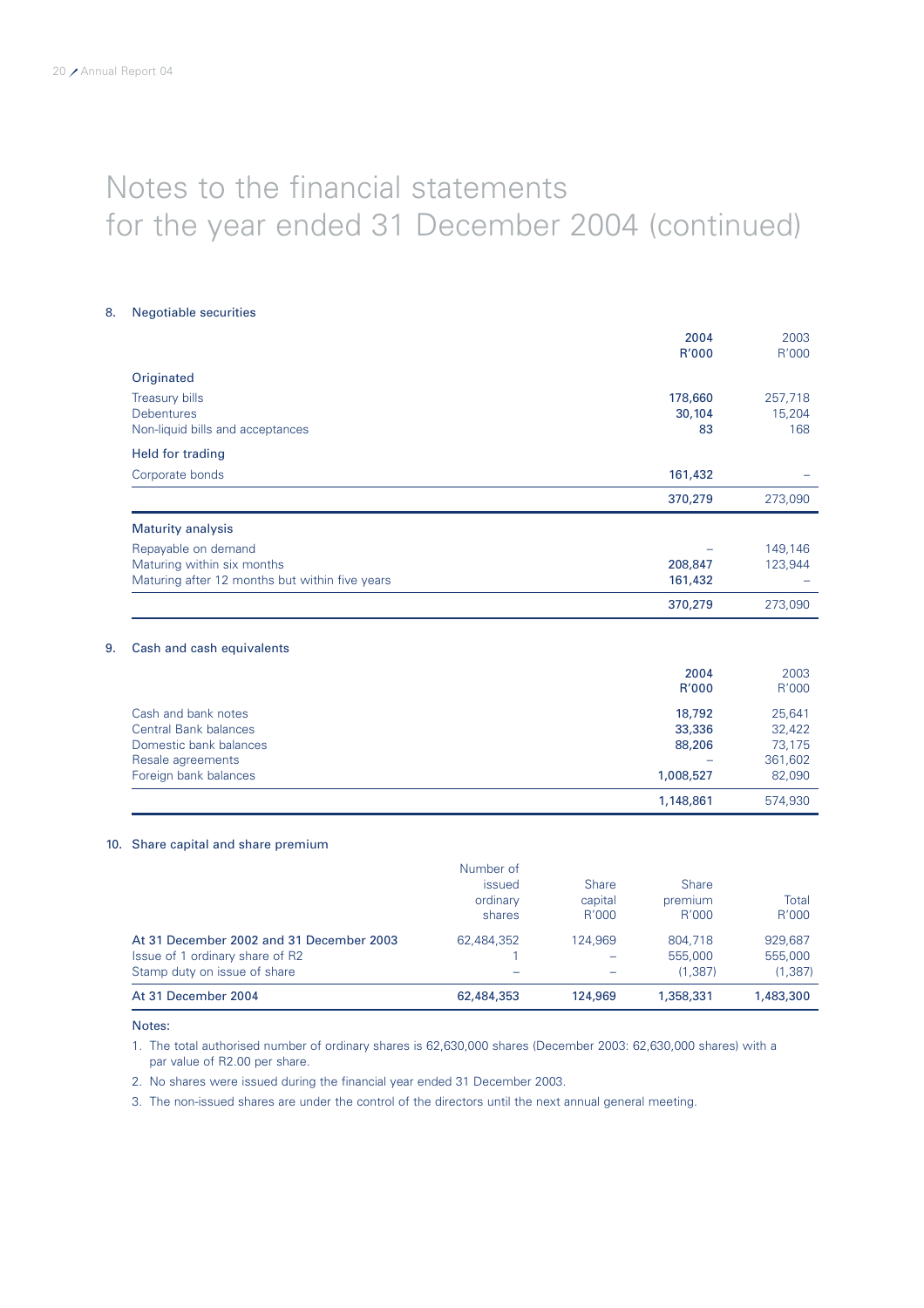## 11. Long-term liabilities

|                                           | 2004  | 2003  |
|-------------------------------------------|-------|-------|
|                                           | R'000 | R'000 |
| Finance Lease - IBM Global Financing S.A. |       |       |
| Total outstanding lease commitment        |       | 5,786 |
| Future finance charges                    |       | (499) |
|                                           |       | 5,287 |

The finance lease beared interest at a fixed rate of 11.4% per annum and was secured over computer equipment with a carrying value of R6.0 million at 31 December 2003. The lease repayments of R964,376 were payable quarterly in advance. The finance lease was settled during the financial year ended 31 December 2004. The current portion of the loan at 31 December 2003 was R2.6 million

## 12. Deposits

|                                                                                                                                                                          | 2004<br>R'000                   | 2003<br>R'000                           |
|--------------------------------------------------------------------------------------------------------------------------------------------------------------------------|---------------------------------|-----------------------------------------|
| Call deposits and current accounts<br>Savings accounts                                                                                                                   | 755,897<br>140,949              | 679,885<br>133,198                      |
| Term and notice deposits<br>Negotiable certificates of deposit<br>Foreign bank deposits and loans                                                                        | 1,133,009<br>35,708<br>49,955   | 996.628<br>78.396<br>60.510             |
|                                                                                                                                                                          | 2,115,518                       | 1,948,617                               |
| <b>Maturity analysis</b>                                                                                                                                                 |                                 |                                         |
| Repayable on demand and within one month<br>Maturing after one month but within six months<br>Maturing after six months but within 12 months<br>Maturing after 12 months | 1,165,980<br>822,164<br>127,374 | 1,137,219<br>743,989<br>66,370<br>1,039 |
|                                                                                                                                                                          | 2,115,518                       | 1.948.617                               |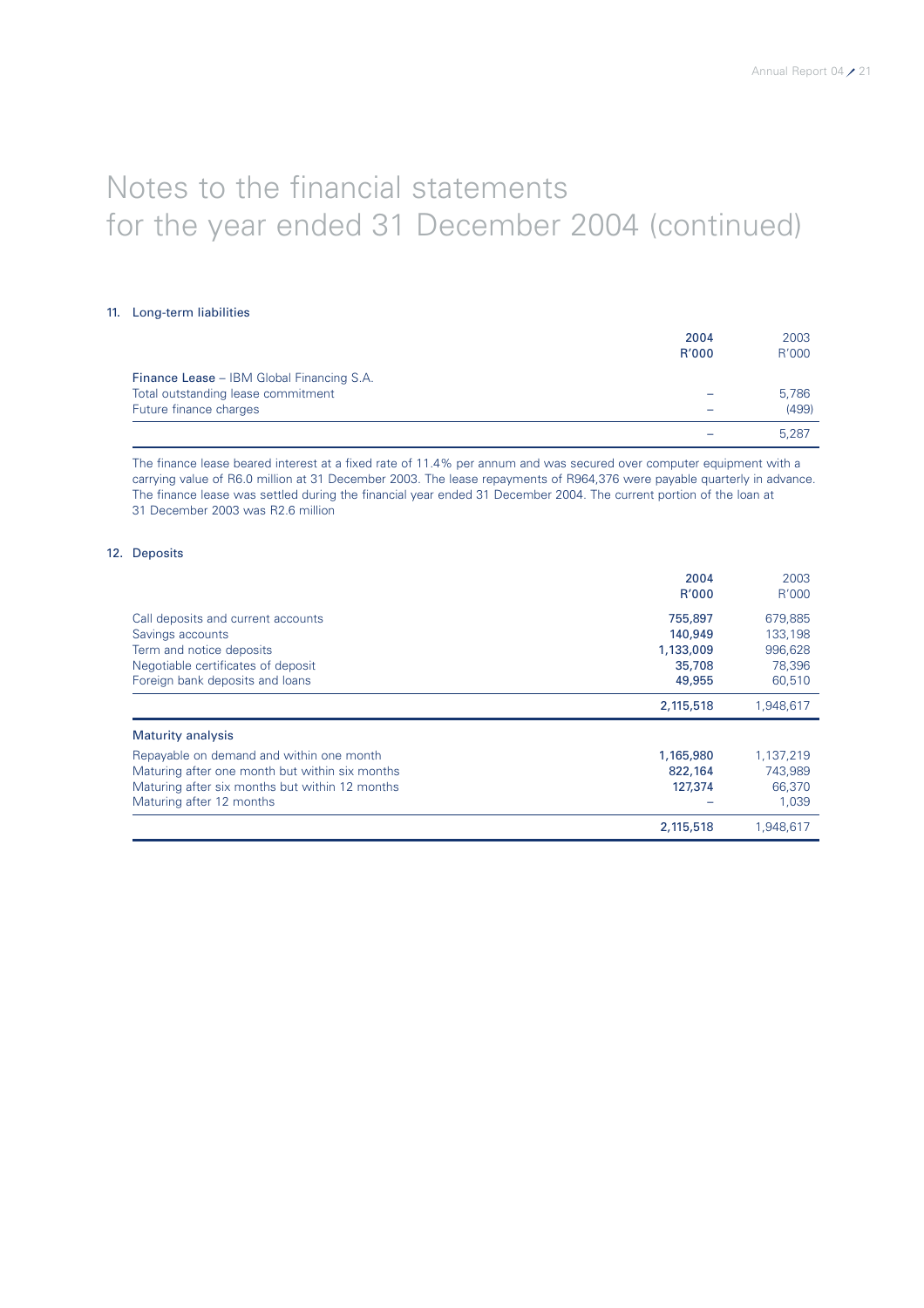### 13. Provisions

|                                              | Post-retirement  | Leave    | Other   |         |
|----------------------------------------------|------------------|----------|---------|---------|
|                                              | medical benefits | pay      | risks   | Total   |
|                                              | R'000            | R'000    | R'000   | R'000   |
| At 31 December 2002                          | 11,231           | 8,268    | 879     | 20,378  |
| Amount previously accounted for under        |                  |          |         |         |
| provisions for credit risk (refer to Note 6) |                  |          | 11.510  | 11,510  |
| Additional provision raised                  | 3,136            | 6,361    | 151     | 9,648   |
| Charged to provision                         |                  | (4,062)  |         | (4,062) |
| Unutilised provision reversed                |                  | (2, 131) | (4,943) | (7,074) |
| At 31 December 2003                          | 14,367           | 8,436    | 7,597   | 30,400  |
| Additional provision raised                  | 1.582            | 4.812    | 291     | 6,685   |
| Charged to provision                         |                  | (5, 206) | (410)   | (5,616) |
| Unutilised provision reversed                |                  |          | (2,600) | (2,600) |
| At 31 December 2004                          | 15,949           | 8,042    | 4,878   | 28,869  |

### Post-retirement medical benefits

Refer to Note 14 for detailed disclosure of this provision.

#### Leave pay

In terms of Company policy, employees are entitled to accumulate leave not taken during the year, within certain limits.

#### Other risks

Consists of provisions for contingent liabilities that arose from the sale of the asset finance book, legal claims and other risks. At any time there are legal or potential claims made against the Company, the outcome of which cannot at present be forseen. These claims are not regarded as material either on an individual basis or in aggregate. Provisions are raised for all liabilities that are expected to materialise.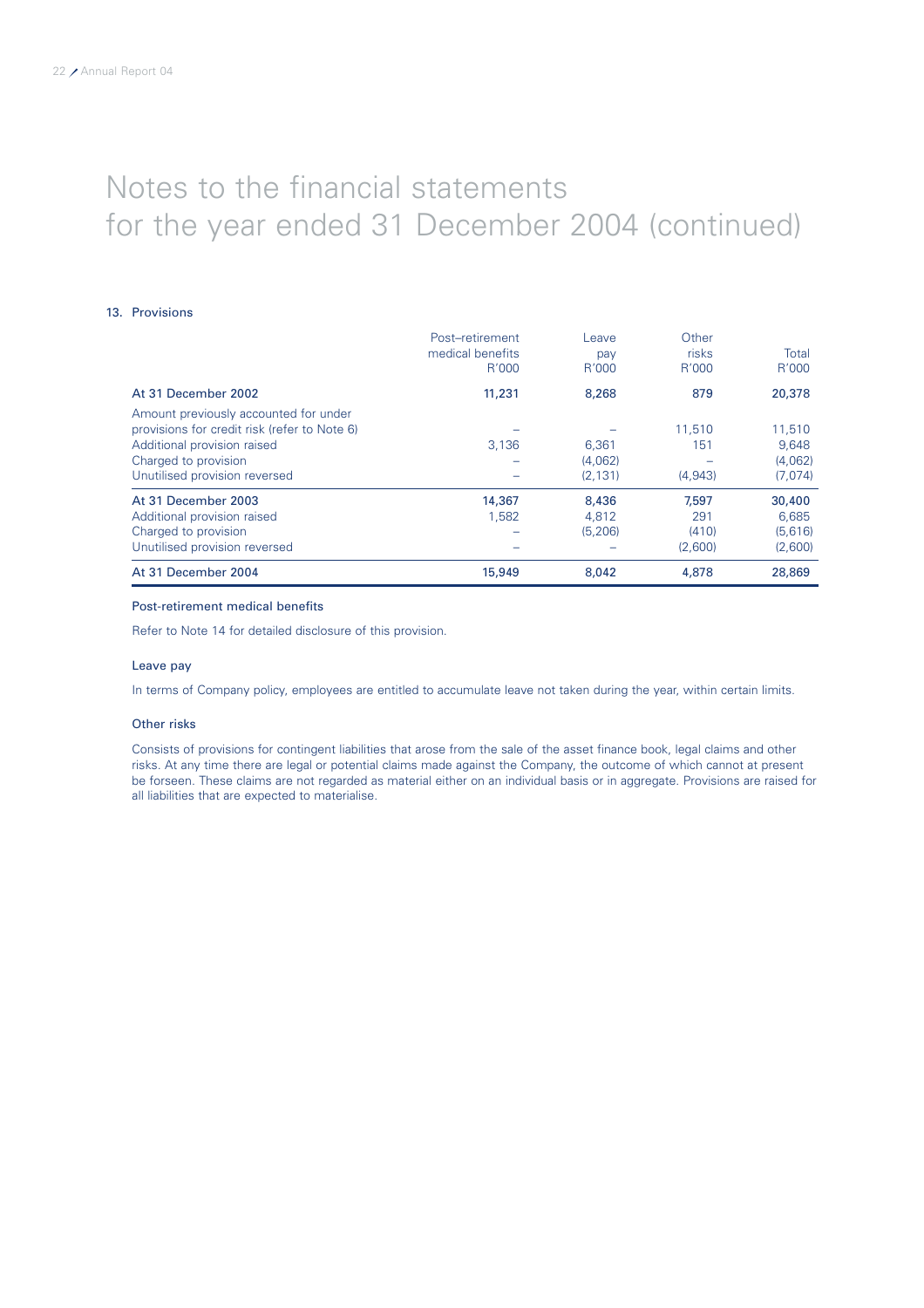### 14. Post-retirement medical benefits

15.

The Company operates a partly funded post-retirement medical scheme. The assets of the funded plan are held independently of the Company's assets in a separate-trustee administered fund. Independent actuaries value this scheme at least every three years.

The latest actuarial valuations were carried out at 31 December 2004.

|                                                                                                                                                                                         |                                                                                                                                                                                  | 2004<br>R'000                                                | 2003<br>R'000                                               |
|-----------------------------------------------------------------------------------------------------------------------------------------------------------------------------------------|----------------------------------------------------------------------------------------------------------------------------------------------------------------------------------|--------------------------------------------------------------|-------------------------------------------------------------|
| Present value of total service liabilities<br>Fair value of plan assets<br>Unrecognised actuarial gains                                                                                 | The amounts recognised in the balance sheet are as follows (refer to Note 13):                                                                                                   | 26,257<br>(10, 308)                                          | 24,129<br>(10, 656)<br>894                                  |
| Liability in the balance sheet                                                                                                                                                          |                                                                                                                                                                                  | 15,949                                                       | 14,367                                                      |
|                                                                                                                                                                                         | The amounts recognised in the income statement are as follows:                                                                                                                   |                                                              |                                                             |
| Current service cost<br>Interest costs<br>Expected return on plan assets<br>Actuarial (gain)/loss<br>Employer benefit payments<br>Payments from plan assets                             |                                                                                                                                                                                  | 1,020<br>2,240<br>(986)<br>(144)<br>(1,088)<br>540           | 1,301<br>2,580<br>(1, 257)<br>912<br>(940)<br>540           |
| Total included in staff costs                                                                                                                                                           |                                                                                                                                                                                  | 1,582                                                        | 3,136                                                       |
| Reconciliation of the movement in the net liability:                                                                                                                                    |                                                                                                                                                                                  |                                                              |                                                             |
| At the beginning of year<br>Current service cost<br>Interest costs<br>Expected return on plan assets<br>Actuarial (gain)/loss<br>Employer benefit payments<br>Payments from plan assets |                                                                                                                                                                                  | 14,367<br>1,020<br>2,240<br>(986)<br>(144)<br>(1,088)<br>540 | 11,231<br>1,301<br>2,580<br>(1, 257)<br>912<br>(940)<br>540 |
| At the end of year                                                                                                                                                                      |                                                                                                                                                                                  | 15,949                                                       | 14,367                                                      |
| Discount rate<br>Investment return<br>Rate of medical inflation                                                                                                                         | The principle actuarial assumptions used were as follows:<br>9.5% (2003: 10%) compounded annually<br>9.5% (2003: 10%) compounded annually<br>7.5% (2003: 8%) compounded annually |                                                              |                                                             |
| Other accounts payable                                                                                                                                                                  |                                                                                                                                                                                  |                                                              |                                                             |
| Accruals<br>Loans from fellow subsidiaries (refer to Note 25.2)<br>Product-related credits<br>Sundry creditors                                                                          |                                                                                                                                                                                  | 11,325<br>196<br>17,848<br>7,271                             | 6,631<br>1,514<br>18,665<br>9,567                           |
|                                                                                                                                                                                         |                                                                                                                                                                                  | 36,640                                                       | 36,377                                                      |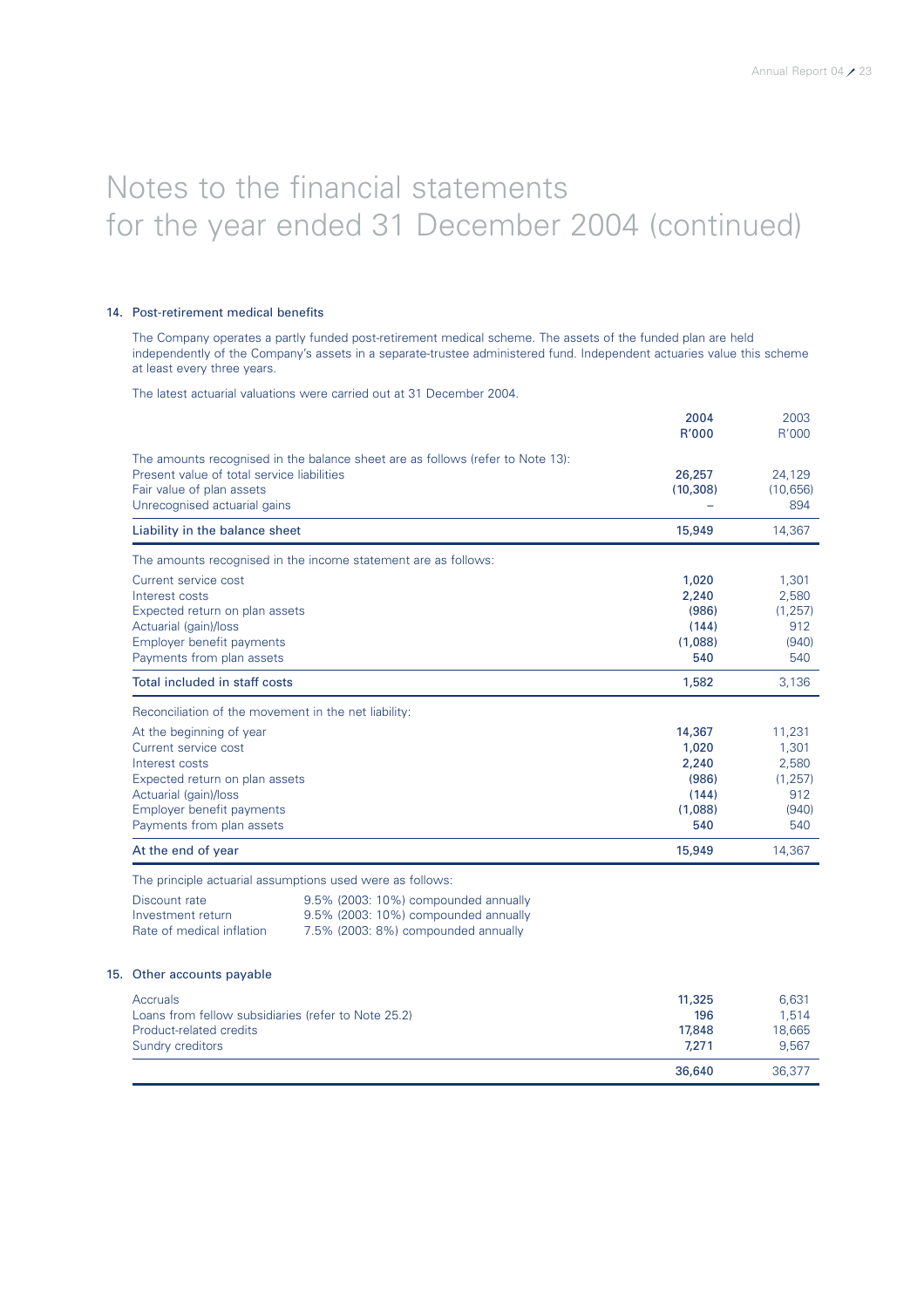## 16. Contingent liabilities and commitments

### 16.1 Guarantees, letters of credit and irrevocable unutilised facilities

|                                   | 2004         | 2003    |
|-----------------------------------|--------------|---------|
|                                   | <b>R'000</b> | R'000   |
| Guarantees                        | 135,102      | 114.352 |
| Letters of credit                 | 3,368        | 4.774   |
| Irrevocable unutilised facilities | 232,597      | 215.311 |

### 16.2 Conditional buy-back obligation

In terms of the sale agreement, wherein the Company disposed of its asset finance book, the Company has an obligation to buy-back the credit agreement rights and obligations of customers that fail to meet their repayments. The capital balance, outstanding on this book at the year-end, was R42.7 million (December 2003: R116.0 million). An amount of R4.0 million, included in provisions for other risks (refer to Note 13), has been provided against this obligation (December 2003: R6.6 million).

## 16.3 Commitments under operating leases

|                                                                                | 2004   | 2003   |
|--------------------------------------------------------------------------------|--------|--------|
|                                                                                | R'000  | R'000  |
| The total minimum future lease payments under operating leases are as follows: |        |        |
| Property rentals                                                               |        |        |
| Due within one year                                                            | 4,946  | 4,660  |
| Due between one and five years                                                 | 5,305  | 6,997  |
|                                                                                | 10,251 | 11,657 |
| Motor vehicle rentals                                                          |        |        |
| Due within one year                                                            | 245    | 983    |
| Due between one and five years                                                 | 123    | 613    |
|                                                                                | 368    | 1.596  |

A register containing details of the existence and terms of renewal and escalation clauses is available for inspection at the registered office of the Company.

## 17. Deferred taxation

A deferred tax asset has not been recognised for the deductible temporary differences and unutilised calculated tax losses of R1,045.0 million (December 2003: R836.5 million) due to the recent history of tax losses and the absence of future taxable temporary differences.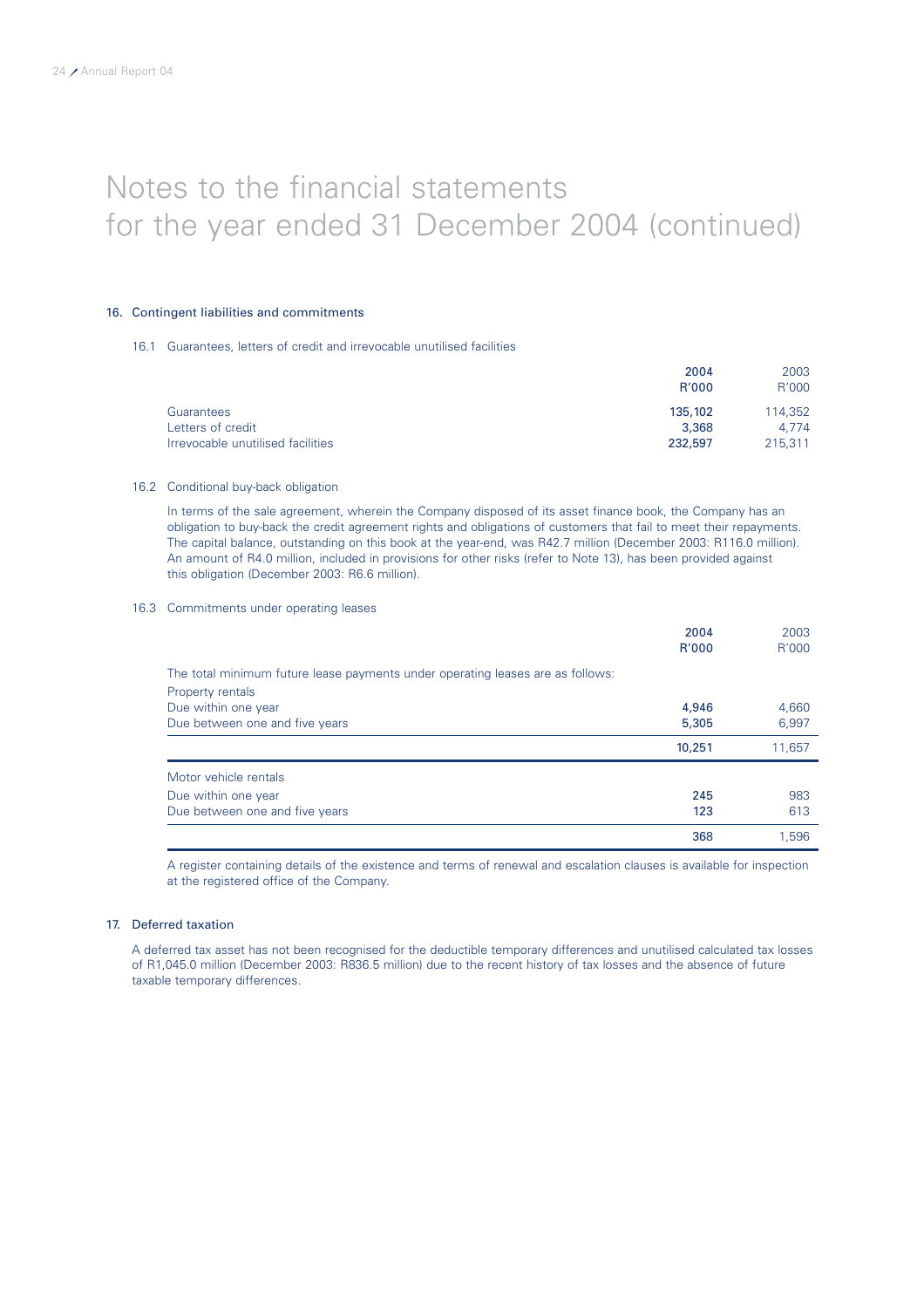## 18. Interest income

|                                                                | 2004<br>R'000     | 2003<br>R'000     |
|----------------------------------------------------------------|-------------------|-------------------|
| Interest on:                                                   |                   |                   |
| Cash and cash equivalents                                      | 57,196            | 41,614            |
| Negotiable securities<br>Loans and advances                    | 21,747<br>118,964 | 23,828<br>167,241 |
|                                                                |                   |                   |
| Originated<br>Held-for-trading                                 | 108,234<br>10,730 | 152,215<br>15,026 |
|                                                                |                   |                   |
|                                                                | 197,907           | 232,683           |
| 19. Interest expenditure                                       |                   |                   |
| Interest on:                                                   |                   |                   |
| Long-term liabilities                                          | 456               | 809               |
| <b>Deposits</b>                                                | 104,711           | 160,650           |
| Subordinated Ioan from Mercantile Lisbon Bank Holdings Limited | 1,945             |                   |
|                                                                | 107,112           | 161,459           |
| 20. Non-interest income                                        |                   |                   |
| <b>Transactional income</b>                                    | 77,214            | 69,158            |
| Fees and commission                                            | 74,851            | 67,055            |
| Knowledge-based fees                                           | 2,363             | 2,103             |
| <b>Trading income</b>                                          | 16,354            | 18,718            |
| Foreign currency                                               | 18,706            | 15,305            |
| Treasury operational (loss)/profit                             | (2, 352)          | 3,413             |
| Investment income - dividends                                  | 762               | 2,583             |
| Associated company                                             | 273               | 544               |
| Other                                                          | 489               | 2,039             |
| Other income                                                   | 128               |                   |
|                                                                | 94,458            | 90,459            |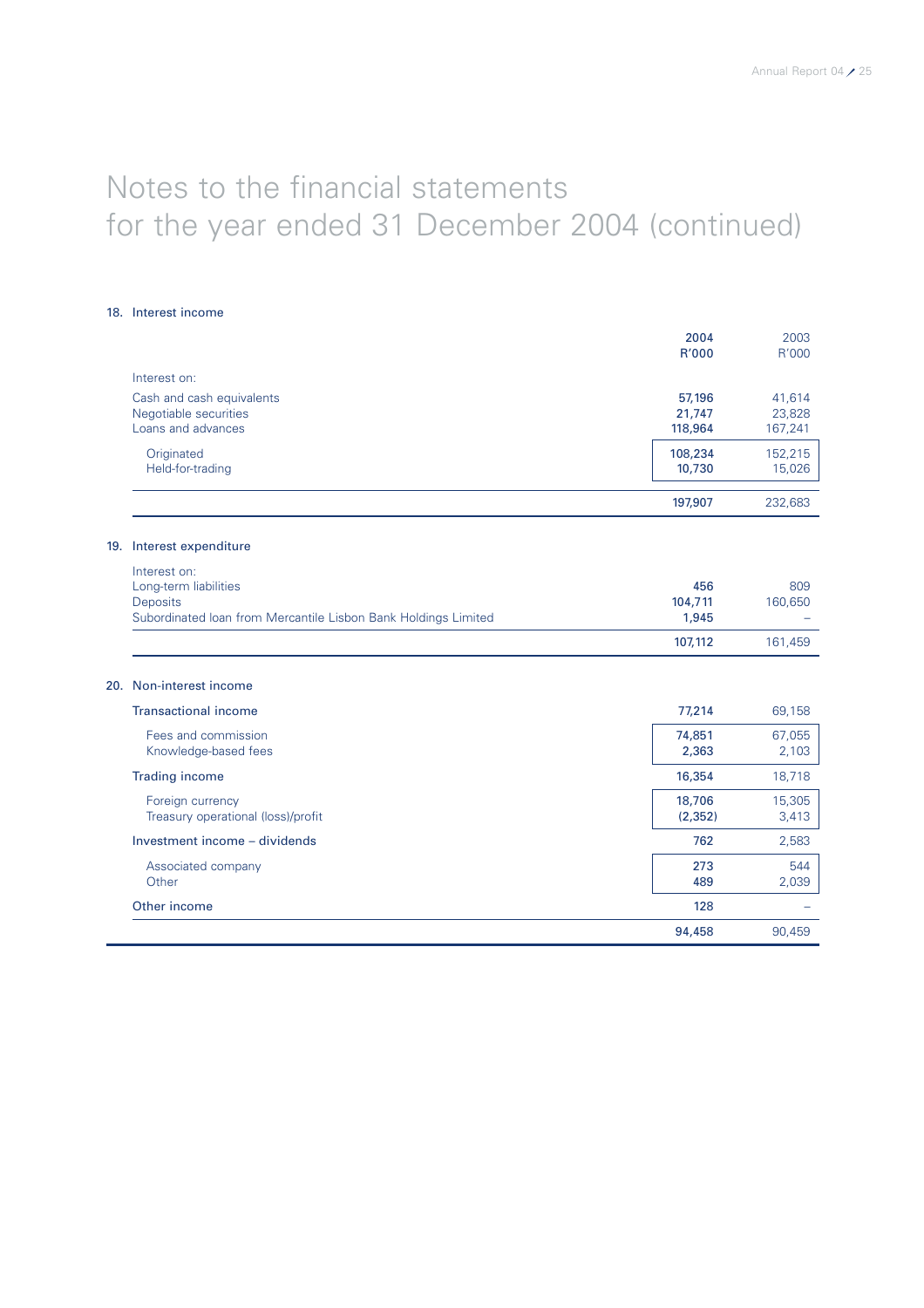## 21. Operating expenditure

|                                                                | 2004   | 2003   |
|----------------------------------------------------------------|--------|--------|
|                                                                | R'000  | R'000  |
| Auditors' remuneration                                         |        |        |
| Audit fees - current                                           | 4,000  | 3,090  |
| - prior                                                        | 1,200  |        |
| Fees for other services                                        | 3,202  | 4,958  |
|                                                                | 8,402  | 8,048  |
| <b>Professional fees</b>                                       |        |        |
| Consulting                                                     | 5,818  | 10,553 |
| Collection                                                     | 6,701  | 15,857 |
| Legal                                                          | 2,183  | 842    |
| Technical and other                                            | 16,335 | 9,600  |
|                                                                | 31,037 | 36,852 |
| Depreciation and amortisation (refer to Notes 1 and 2)         | 17,325 | 16,956 |
| Lease charges                                                  |        |        |
| Motor vehicles                                                 | 624    | 1,492  |
| Equipment                                                      | 200    | 260    |
|                                                                | 824    | 1,752  |
| <b>Staff costs</b>                                             |        |        |
| Salaries, wages and allowances                                 | 87,973 | 86,847 |
| Post-retirement medical benefits                               | 1,582  | 3,136  |
| Contributions to defined contribution funds                    | 5,295  | 6,467  |
| Other                                                          | 3,501  | 2,893  |
|                                                                | 98,351 | 99,343 |
| Number of staff (including temporary) at year-end              | 434    | 430    |
| Impairment and (profit)/loss on sale of equipment and property |        |        |
| Improvements to leased premises                                | 15     | 432    |
| Computer equipment                                             | (174)  | (70)   |
| Furniture and fittings                                         | (262)  | (15)   |
| Office equipment                                               | (229)  | (49)   |
| Motor vehicles                                                 | (30)   | (52)   |
|                                                                | (680)  | 246    |
| Operating leases expenses - premises                           | 12,018 | 10,670 |
| Marketing and communication                                    | 6,984  | 7,417  |
| Directors' emoluments (refer to Note 25.3)                     |        |        |
| <b>Executive directors</b>                                     | 4,461  | 2,803  |
| Non-executive directors:                                       |        |        |
| Fees                                                           | 1,294  | 927    |
|                                                                | 5,755  | 3,730  |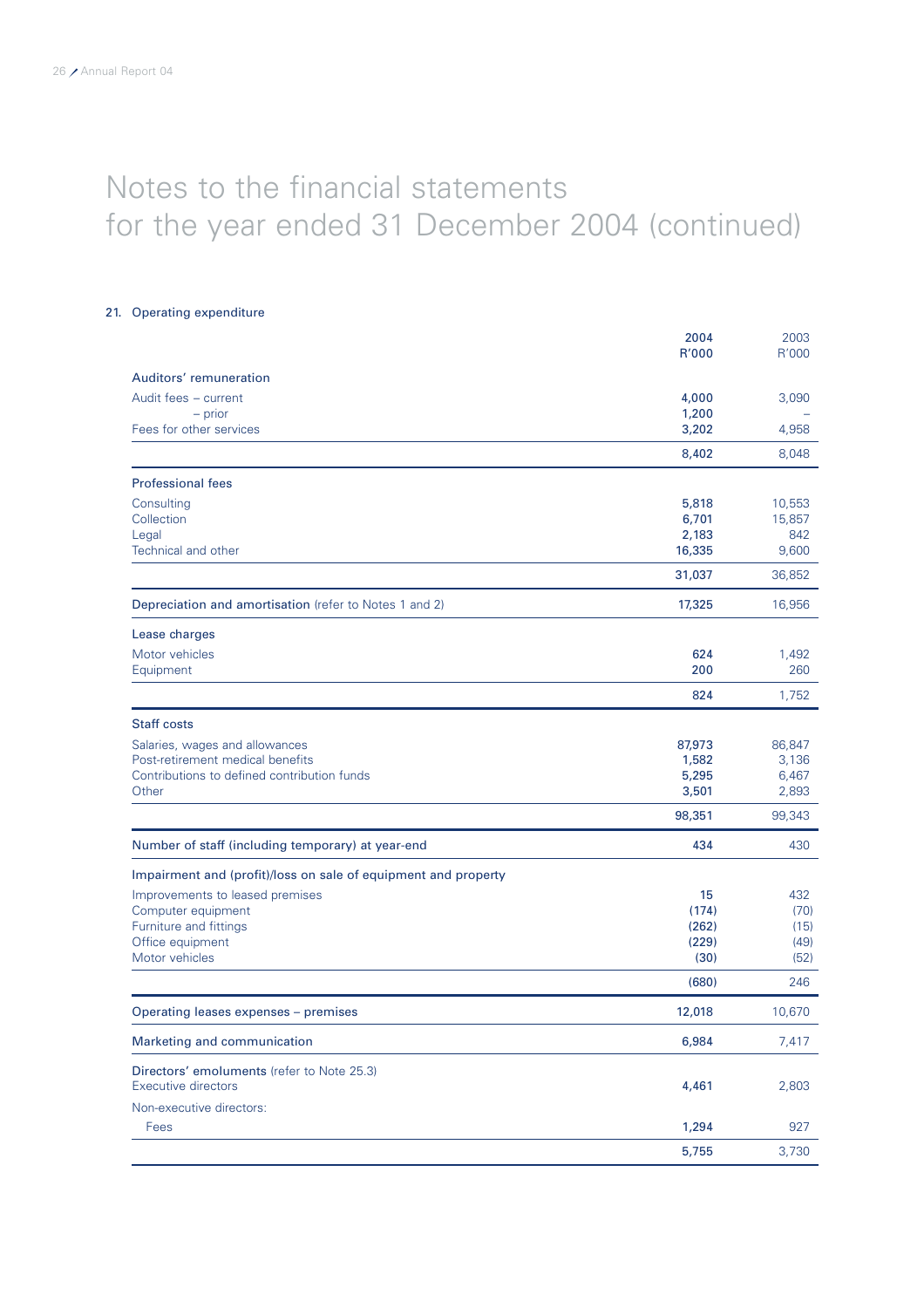## 21. Operating expenditure (continued)

|              |                                                                                                   | 2004<br>R'000      | 2003<br>R'000      |
|--------------|---------------------------------------------------------------------------------------------------|--------------------|--------------------|
|              | Indirect taxation                                                                                 |                    |                    |
|              | Non-claimable value added tax                                                                     | 8,156              | 6,525              |
|              | Skills development levy                                                                           | 171                | 350                |
|              | Regional Services Council levies                                                                  | 799                | 817                |
|              | <b>Total indirect taxation</b>                                                                    | 9,126              | 7,692              |
|              | Other operating costs                                                                             | 29,363             | 45,866             |
|              | Total operating expenditure                                                                       | 218,505            | 238,572            |
| 22. Taxation |                                                                                                   |                    |                    |
|              | <b>Direct taxation</b>                                                                            |                    |                    |
|              | South African normal taxation:<br>Prior period                                                    |                    |                    |
|              | South African tax rate reconciliation                                                             |                    |                    |
|              | South African standard tax rate                                                                   | 30,0%              | 30,0%              |
|              | Exempt income                                                                                     | $(0.4\%)$          | $(4.6\%)$          |
|              | Non-deductible expenses                                                                           | 1.0%               | 0.2%               |
|              | Reversal of allowances<br><b>Tax losses</b>                                                       | $(31.8\%)$<br>1.2% | $(30.4\%)$<br>4.8% |
|              | Effective rate of taxation                                                                        | 0.0%               | 0.0%               |
|              | As the Company had no taxable income at the year-end, no provision for taxation has<br>been made. |                    |                    |
|              | Estimated tax losses available for set-off against future taxable income                          | 1,044,955          | 836,554            |
|              | 23. Cash flow details                                                                             |                    |                    |
| 23.1         | Cash receipts from customers                                                                      |                    |                    |
|              | Interest income                                                                                   | 197,907            | 232,683            |
|              | Non-interest income and profit/(loss) on sale and revaluation of investments                      | 94,458             | 91,179             |
|              | Adjusted for: Dividends received                                                                  | (762)              | (2,583)            |
|              | Net loss/(profit) on sale and revaluation of investments                                          | -                  | (720)              |
|              | Revaluation of held-for-trading financial instruments<br>Recoveries of credit losses              | 7,964<br>7,454     | (2, 206)<br>8,756  |
|              | Total cash receipts from customers                                                                | 307,021            | 327,109            |
| 23.2         | Cash paid to suppliers and employees                                                              |                    |                    |
|              | Interest expenditure                                                                              | (106, 656)         | (160, 650)         |
|              | Operating expenditure                                                                             | (218, 505)         | (238, 572)         |
|              | Adjusted for: Depreciation and amortisation                                                       | 17,325             | 16,956             |
|              | Impairment and loss on sale of property and equipment<br>Decrease in provisions                   | (680)<br>(1,531)   | 246<br>(1,488)     |
|              | Total cash paid to suppliers and employees                                                        | (310, 047)         | (383, 508)         |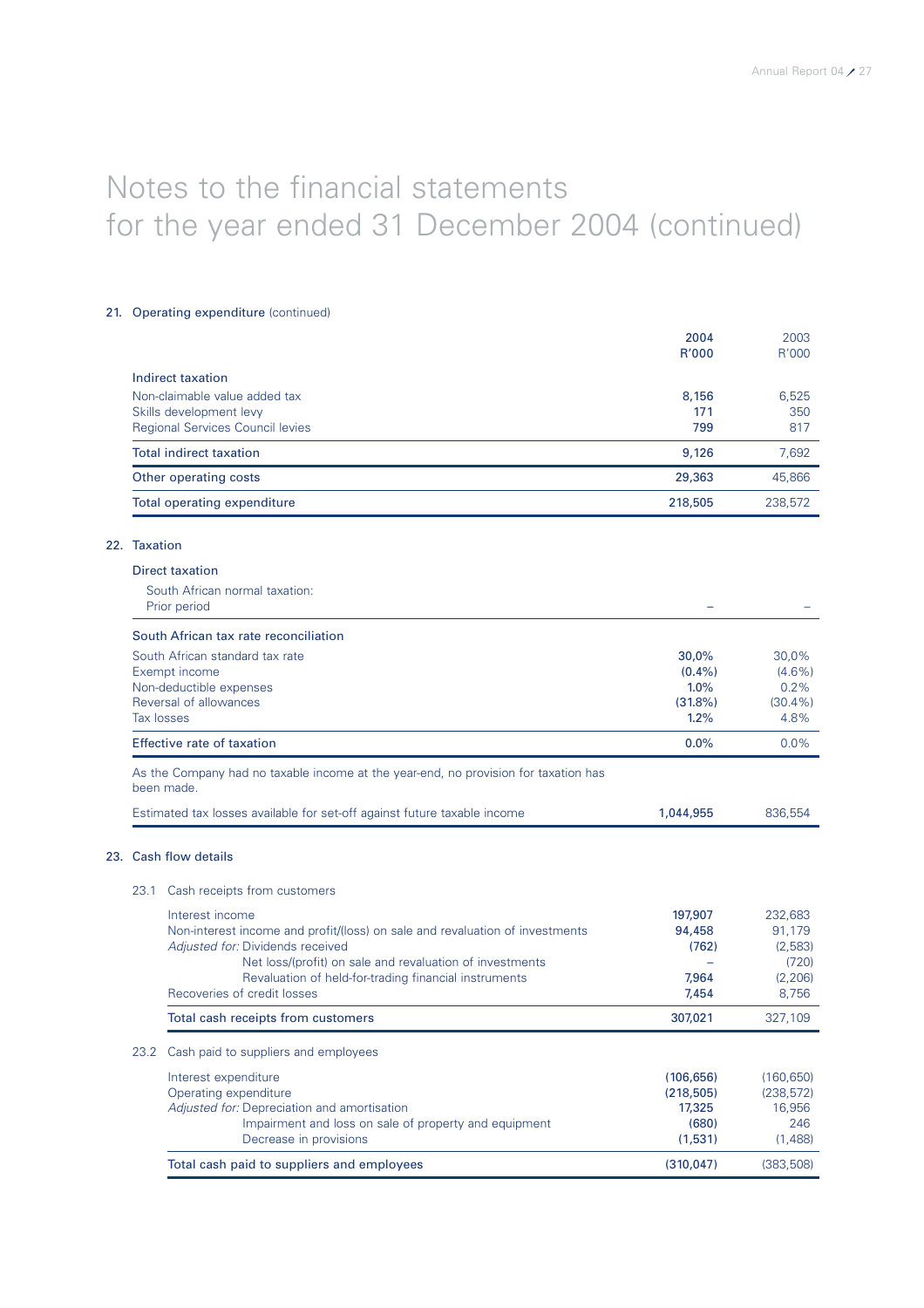## 23. Cash flow details (continued)

|      |                                                  | 2004      | 2003       |
|------|--------------------------------------------------|-----------|------------|
|      |                                                  | R'000     | R'000      |
| 23.3 | <b>Taxation paid</b>                             |           |            |
|      | Amounts unpaid at beginning of year              | (44)      | (215)      |
|      | Income statement charge                          |           |            |
|      | Less: Amounts unpaid at end of year              | 44        | 44         |
|      | <b>Total taxation paid</b>                       |           | (171)      |
| 23.4 | Changes in income earning assets                 |           |            |
|      | Increase in negotiable securities                | (97, 189) | (117, 502) |
|      | Decrease in loans and advances                   | 58,490    | 201,978    |
|      |                                                  |           |            |
|      | Net (increase)/decrease in income earning assets | (38, 699) | 84,476     |
| 23.5 | Changes in deposits and other accounts           |           |            |
|      | Increase in deposits                             | 166,901   | 25,317     |
|      | (Decrease)/Increase in other accounts            | (87, 173) | 77,313     |
|      |                                                  |           |            |
|      | Net increase in deposits and other accounts      | 79,728    | 102,630    |

### 24. Financial risk management

## 24.1 Foreign currency risk management

The Bank, in terms of approved policy limits, manages short-term foreign currency exposures relating to trade imports, exports and interest flows on foreign liabilities. The transaction exposures and material forward exchange contracts at year-end are summarised as follows:

|                                          |                  |           | Pound           |          |             |
|------------------------------------------|------------------|-----------|-----------------|----------|-------------|
|                                          | <b>US Dollar</b> | Euro      | <b>Sterling</b> | Other    | Total       |
|                                          | R'000            | R'000     | R'000           | R'000    | R'000       |
| 2004                                     |                  |           |                 |          |             |
| Total foreign exchange assets            | 958,519          | 14,001    | 34,889          | 1,118    | 1,008,527   |
| Total foreign exchange liabilities       | (12, 439)        | (5,853)   | (30, 832)       | (831)    | (49, 955)   |
| Commitments to purchase foreign currency | 60,986           | 26,103    |                 | 1,350    | 88,439      |
| Commitments to sell foreign currency     | (1,010,388)      | (34,002)  | (4,577)         | (2, 140) | (1,051,107) |
| Month-end effective net open             |                  |           |                 |          |             |
|                                          |                  |           |                 |          |             |
| foreign currency positions               | (3,322)          | 249       | (520)           | (503)    | (4,096)     |
| 2003                                     |                  |           |                 |          |             |
| Total foreign exchange assets            | 78,974           | 5,761     | 42,053          | 1,472    | 128,260     |
| Total foreign exchange liabilities       | (16, 647)        | (4,309)   | (38, 895)       | (288)    | (60, 139)   |
| Commitments to purchase foreign currency | 71,507           | 25,192    | 9.816           | 3,921    | 110,436     |
| Commitments to sell foreign currency     | (136, 851)       | (26, 751) | (12, 439)       | (4,791)  | (180, 832)  |
| Month-end effective net open foreign     |                  |           |                 |          |             |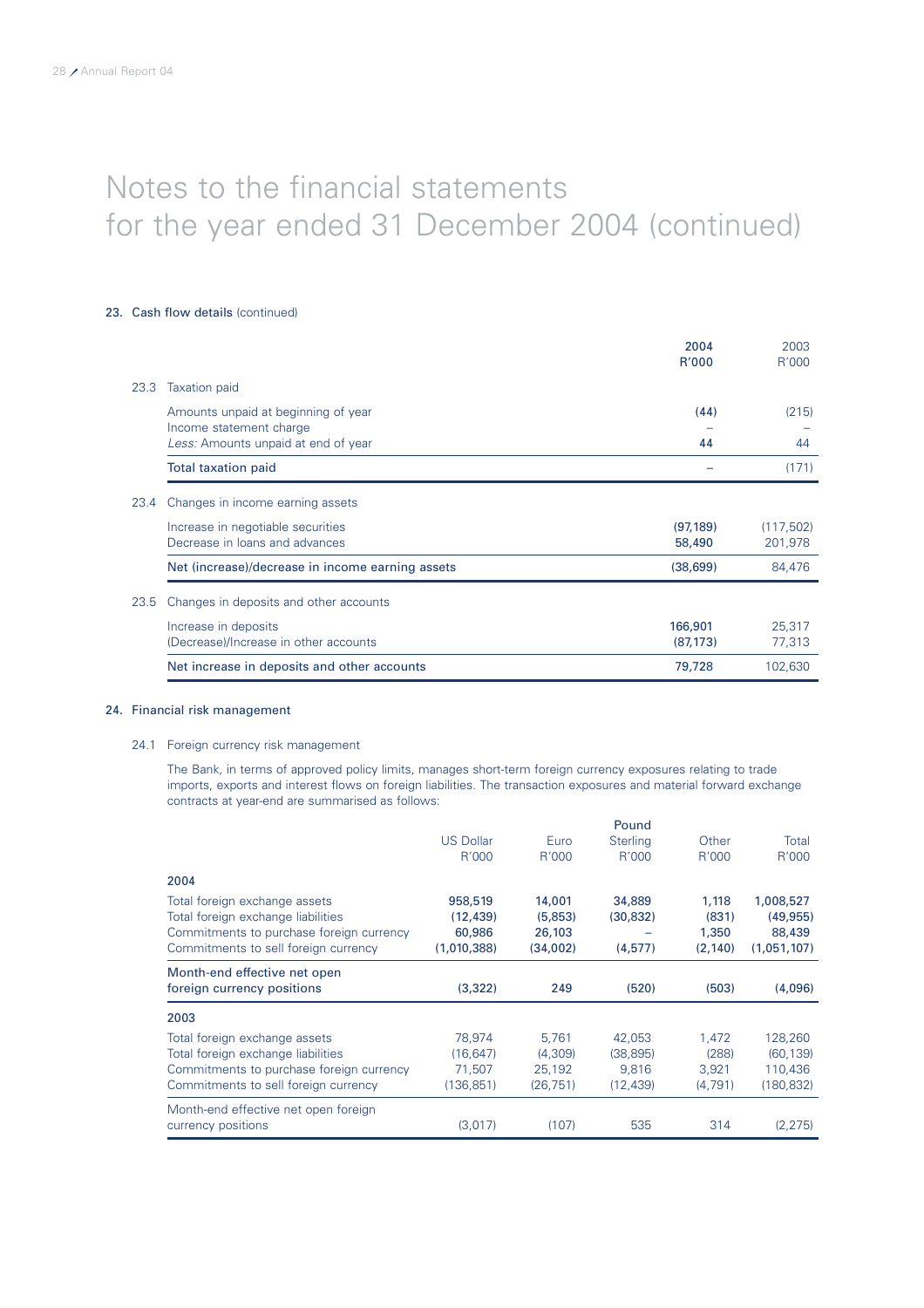## 24. Financial risk management (continued)

### 24.1 Foreign currency risk management (continued)

The forward exchange contracts have maturity dates within 12 months of the year-end. The highest and lowest rates inherent in the above contracts have been set out per foreign currency below:

|                          | Highest rate |       |       | Lowest rate |  |
|--------------------------|--------------|-------|-------|-------------|--|
| Foreign currency         | 2004         | 2003  | 2004  | 2003        |  |
| <b>US Dollar</b>         | 6.94         | 8.19  | 5.58  | 6.29        |  |
| Euro                     | 8.40         | 9.15  | 7.71  | 7.65        |  |
| <b>Pound Sterling</b>    | 12.20        | 12.33 | 10.88 | 11.11       |  |
| <b>Swiss Franc</b>       | 5.39         | 5.76  | 5.01  | 5.15        |  |
| Japanese Yen             | 0.06         | 0.07  | 0.06  | 0.06        |  |
| Denmark Kronen           | 0.97         |       | 0.96  |             |  |
| Hong Kong Dollar         | 1.33         |       | 1.27  |             |  |
| <b>Australian Dollar</b> |              | 5.08  |       | 5.00        |  |

#### 24.2 Credit risk management

Potential concentrations of credit risk consist mainly of short-term cash, cash equivalent investments, advances and receivables.

The Company limits its counterparty exposures to its money market investment operations by only dealing with wellestablished financial institutions of high credit standing. The credit exposure to any one counterparty is managed by setting transaction/exposure limits, which are reviewed by the Risk Management Committee.

Advances and receivables comprise a large number of customers, dispersed across different industries and geographical areas. Ongoing credit evaluations are performed on the financial condition of these customers. Advances and receivables are presented net of impairment for credit losses.

Counterparties to derivatives expose the Company to credit-related losses in the event of non-performance. The counterparties to these contracts are financial institutions. The Company continually monitors its positions and the credit ratings of its counterparties and limits the amount of contracts it enters into with any one party.

At year-end, the Company did not consider there to be any significant concentration of risk, which had not been insured or adequately provided for. There were no material credit exposures in advances made to foreign entities at year-end, except for the deposits with CGD as disclosed in Note 25.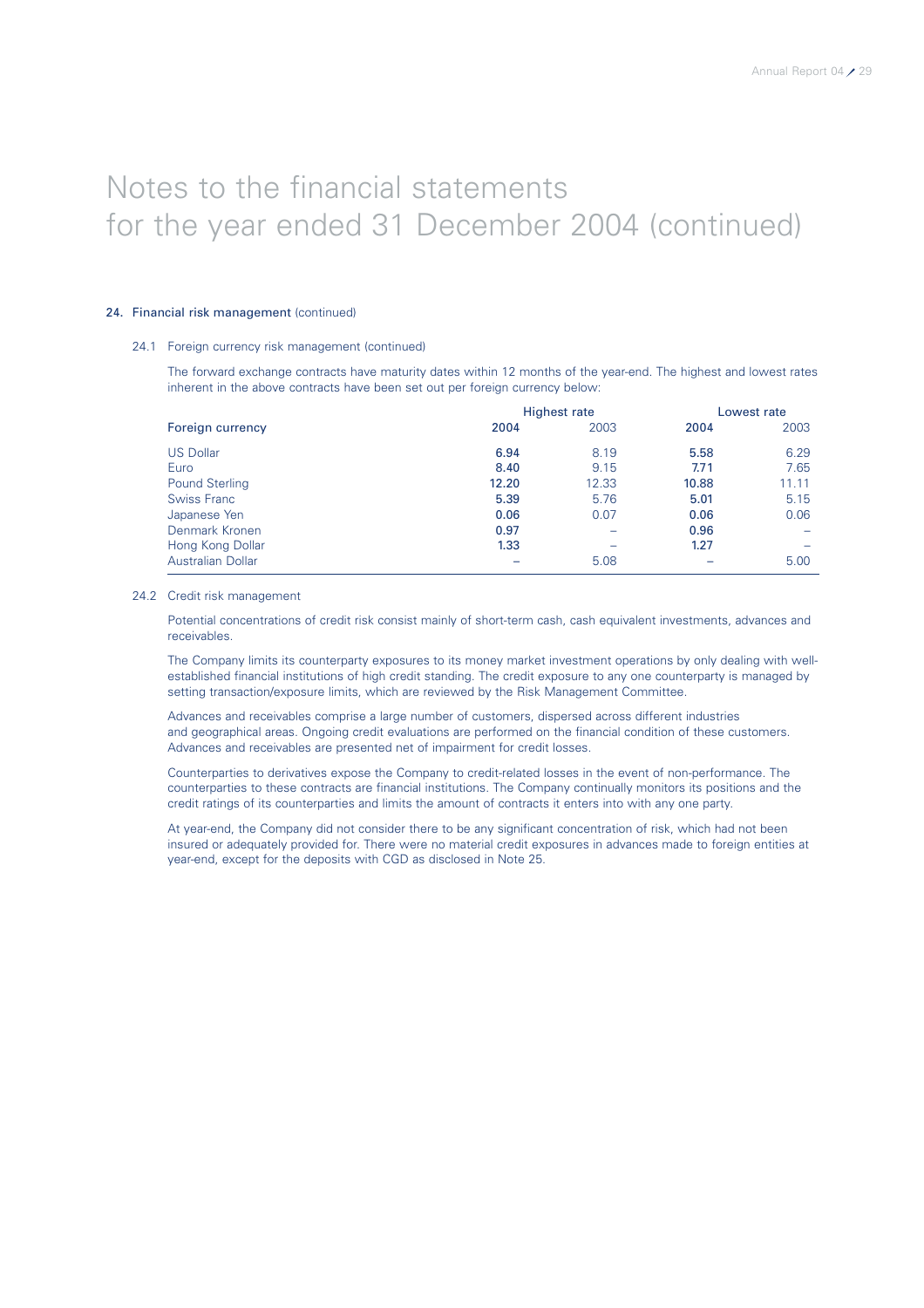## 24. Financial risk management (continued)

## 24.3 Liquidity risk management

The Company is exposed to daily calls on its available cash resources from overnight deposits, current accounts, maturing deposits, loan draw downs and guarantees. The Company maintains cash resources to cover these exposures. The table below summarises assets and liabilities at balance sheet date of the Company into relevant maturity groupings, based on the remaining period to the contractual maturity date:

|                                          | Assets    | Liabilities | Total mismatch |
|------------------------------------------|-----------|-------------|----------------|
|                                          | R'000     | R'000       | R'000          |
| 2004                                     |           |             |                |
| Maturing up to one month                 | 1,327,820 | 1,232,284   | 95,536         |
| Maturing between one and three months    | 541,329   | 575,901     | (34, 572)      |
| Maturing between three and six months    | 192,691   | 249,092     | (56, 401)      |
| Maturing between six months and one year | 103,583   | 130,005     | (26, 422)      |
| Maturing after one year                  | 566,437   | 544,578     | 21,859         |
|                                          | 2,731,860 | 2,731,860   |                |
| 2003                                     |           |             |                |
| Maturing up to one month                 | 1,674,303 | 1,204,288   | 470,015        |
| Maturing between one and three months    | 136,910   | 607,649     | (470, 739)     |
| Maturing between three and six months    | 78,121    | 138,565     | (60, 444)      |
| Maturing between six months and one year | 69,827    | 69,108      | 719            |
| Maturing after one year                  | 265,644   | 205,195     | 60,449         |
|                                          | 2,224,805 | 2,224,805   |                |

### 24.4 Fair value of financial instruments

All financial instruments have been recognised in the balance sheet at fair value other than assets classified as originated loans and receivables as well as liabilities that are not derivatives. Such assets and liabilities are carried at amortised cost.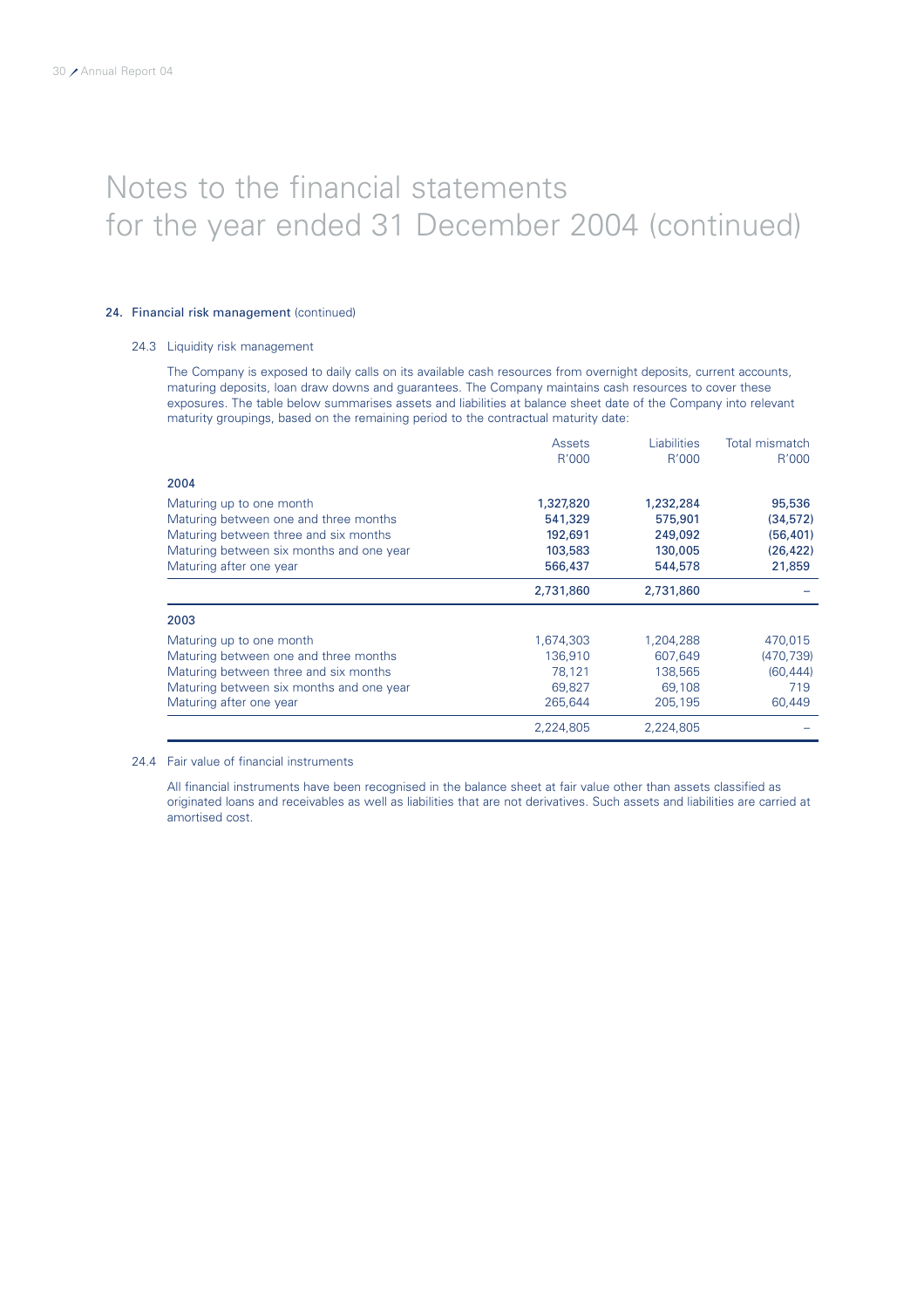Weighted

## Notes to the financial statements for the year ended 31 December 2004 (continued)

## 24. Financial risk management (continued)

### 24.5 Interest rate risk management

The Company takes on exposures that are subject to the effects of fluctuations in the prevailing levels of market interest rates on its financial position and cash flows. Interest margins may increase as a result of such changes but may reduce or create losses in the event that unexpected movements arise. Mismatches of interest rate re-pricing are monitored regularly by ALCO. The table below summarises the Company's exposure to interest rate risks. Assets and liabilities are included at carrying amounts, categorised by the earlier of contractual re-pricing or maturity dates and also indicate their weighted effective interest rates at year-end:

|                                          |           |         |          |         |         | Non-     |           | $\cdots$<br>effective |
|------------------------------------------|-----------|---------|----------|---------|---------|----------|-----------|-----------------------|
|                                          | Up to     | $1 - 3$ | $3 - 12$ | $1 - 5$ | Over    | interest |           | interest              |
|                                          | 1 month   | months  | months   | years   | 5 years | bearing  | Total     | rate                  |
|                                          | R'000     | R'000   | R'000    | R'000   | R'000   | R'000    | R'000     | %                     |
| 2004                                     |           |         |          |         |         |          |           |                       |
| <b>Assets</b>                            |           |         |          |         |         |          |           |                       |
| Intangible assets                        |           |         |          |         |         | 6,801    | 6,801     |                       |
| Property and<br>equipment                |           |         |          |         |         | 23,558   | 23,558    |                       |
| Other accounts                           |           |         |          |         |         |          |           |                       |
| receivable                               | 7,618     |         |          |         |         | 43,467   | 51,085    | 1.07                  |
| Interest in<br>subsidiaries              |           |         |          |         |         | 59,374   | 59,374    |                       |
| Other investments                        |           |         |          |         |         | 6,129    | 6,129     |                       |
| Loans and advances                       | 793,491   | 1,991   | 8,436    | 67,074  | 32,753  | 71,866   | 975,611   | 7.48                  |
| Derivative financial                     |           |         |          |         |         |          |           |                       |
| instruments                              |           |         |          |         |         | 90,162   | 90,162    |                       |
| Negotiable securities                    | 143,329   | 65,435  |          |         | 161,432 | 83       | 370,279   | 7.40                  |
| Cash and cash<br>equivalents             | 96,505    | 508,769 | 494,024  |         |         | 49,563   | 1,148,861 | 6.98                  |
| <b>Total assets</b>                      | 1,040,943 | 576,195 | 502,460  | 67,074  | 194,185 | 351,003  | 2,731,860 |                       |
| <b>Equity and liabilities</b>            |           |         |          |         |         |          |           |                       |
| Shareholders' equity                     |           |         |          |         | ÷       | 515,579  | 515,579   |                       |
| <b>Deposits</b>                          | 1,061,151 | 410,716 | 373,736  |         |         | 269,915  | 2115,518  | 4.90                  |
| Derivative financial                     |           |         |          |         |         |          |           |                       |
| instruments                              |           |         |          |         | ÷       | 35,210   | 35,210    |                       |
| Provisions                               |           |         |          |         |         | 28,869   | 28,869    |                       |
| Other accounts<br>payable                |           |         |          |         |         | 36,640   | 36,640    |                       |
| <b>Taxation</b>                          |           |         |          |         |         | 44       | 44        |                       |
|                                          |           |         |          |         |         |          |           |                       |
| Total equity and<br>liabilities          | 1,061,151 | 410,716 | 373,736  |         | ÷       | 886,257  | 2,731,860 |                       |
| On balance sheet<br>interest sensitivity |           |         |          |         |         |          |           |                       |
| gap                                      | (20, 208) | 165,479 | 128,724  | 67,074  | 194,185 |          |           |                       |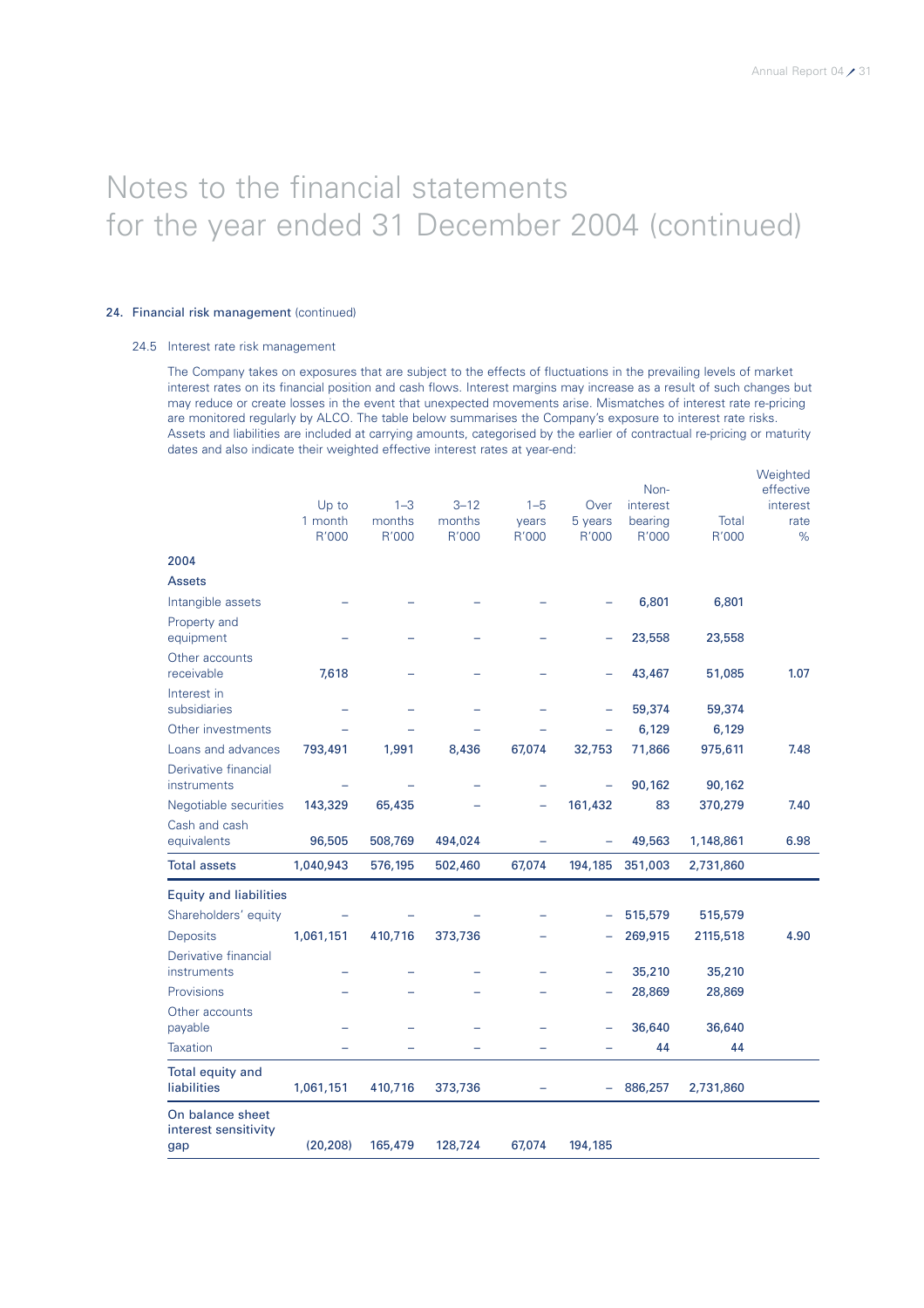## 24. Financial risk management (continued)

24.5 Interest rate risk management (continued)

|                                                 | Up to<br>1 month | $1 - 3$<br>months | $3 - 12$<br>months       | $1 - 5$<br>years | Over<br>5 years          | Non-<br>interest<br>bearing | <b>Total</b> | Weighted<br>effective<br>interest<br>rate |
|-------------------------------------------------|------------------|-------------------|--------------------------|------------------|--------------------------|-----------------------------|--------------|-------------------------------------------|
|                                                 | R'000            | R'000             | R'000                    | R'000            | R'000                    | R'000                       | R'000        | %                                         |
| 2003                                            |                  |                   |                          |                  |                          |                             |              |                                           |
| <b>Assets</b>                                   |                  |                   |                          |                  |                          |                             |              |                                           |
| Intangible assets                               |                  |                   |                          |                  |                          | 12,711                      | 12,711       |                                           |
| Property and<br>equipment                       |                  |                   |                          |                  |                          | 25,062                      | 25,062       |                                           |
| Other accounts<br>receivable                    |                  |                   |                          |                  |                          | 90,005                      | 90,005       |                                           |
| Interest in<br>subsidiaries                     |                  |                   |                          |                  |                          | 56,208                      | 56,208       |                                           |
| Other investments                               |                  |                   |                          |                  |                          | 6,401                       | 6,401        |                                           |
| Loans and advances                              | 812,107          | 1,528             | 6,715                    | 59,504           | 44,025                   | 254,909                     | 1,178,788    | 9.59                                      |
| Derivative financial<br>instruments             |                  |                   |                          |                  |                          | 7,610                       | 7,610        |                                           |
| Negotiable securities                           | 70,044           | 148,207           | 54,671                   |                  |                          | 168                         | 273,090      | 8.19                                      |
| Cash and cash<br>equivalents                    | 301,519          | 148,265           | 66,910                   |                  | $\equiv$                 | 58,236                      | 574,930      | 6.57                                      |
| <b>Total assets</b>                             | 1,183,670        | 298,000           | 128,296                  | 59,504           | 44,025                   | 511,310                     | 2,224,805    |                                           |
| <b>Equity and liabilities</b>                   |                  |                   |                          |                  |                          |                             |              |                                           |
| Shareholders' equity                            |                  |                   |                          |                  |                          | 171,965                     | 171,965      |                                           |
| Long-term liabilities                           | 230              | 417               | 1,974                    | 2,666            |                          | $\overline{\phantom{0}}$    | 5,287        | 11.51                                     |
| Deposits                                        | 947,160          | 516,087           | 215,167                  | 3,882            |                          | 266,321                     | 1,948,617    | 6.88                                      |
| Derivative financial<br>instruments             |                  |                   |                          |                  |                          | 32,115                      | 32,115       |                                           |
| Provisions                                      |                  |                   |                          |                  |                          | 30,400                      | 30,400       |                                           |
| Other accounts<br>payable                       |                  |                   |                          |                  |                          | 36,377                      | 36,377       |                                           |
| Taxation                                        |                  |                   | $\overline{\phantom{0}}$ |                  |                          | 44                          | 44           |                                           |
| Total equity and<br>liabilities                 | 947,390          | 516,504           | 217,141                  | 6,548            | $\overline{\phantom{a}}$ | 537,222                     | 2,224,805    |                                           |
| On balance sheet<br>interest sensitivity<br>gap | 236,280          | (218, 504)        | (88, 845)                | 52,956           | 44,025                   |                             |              |                                           |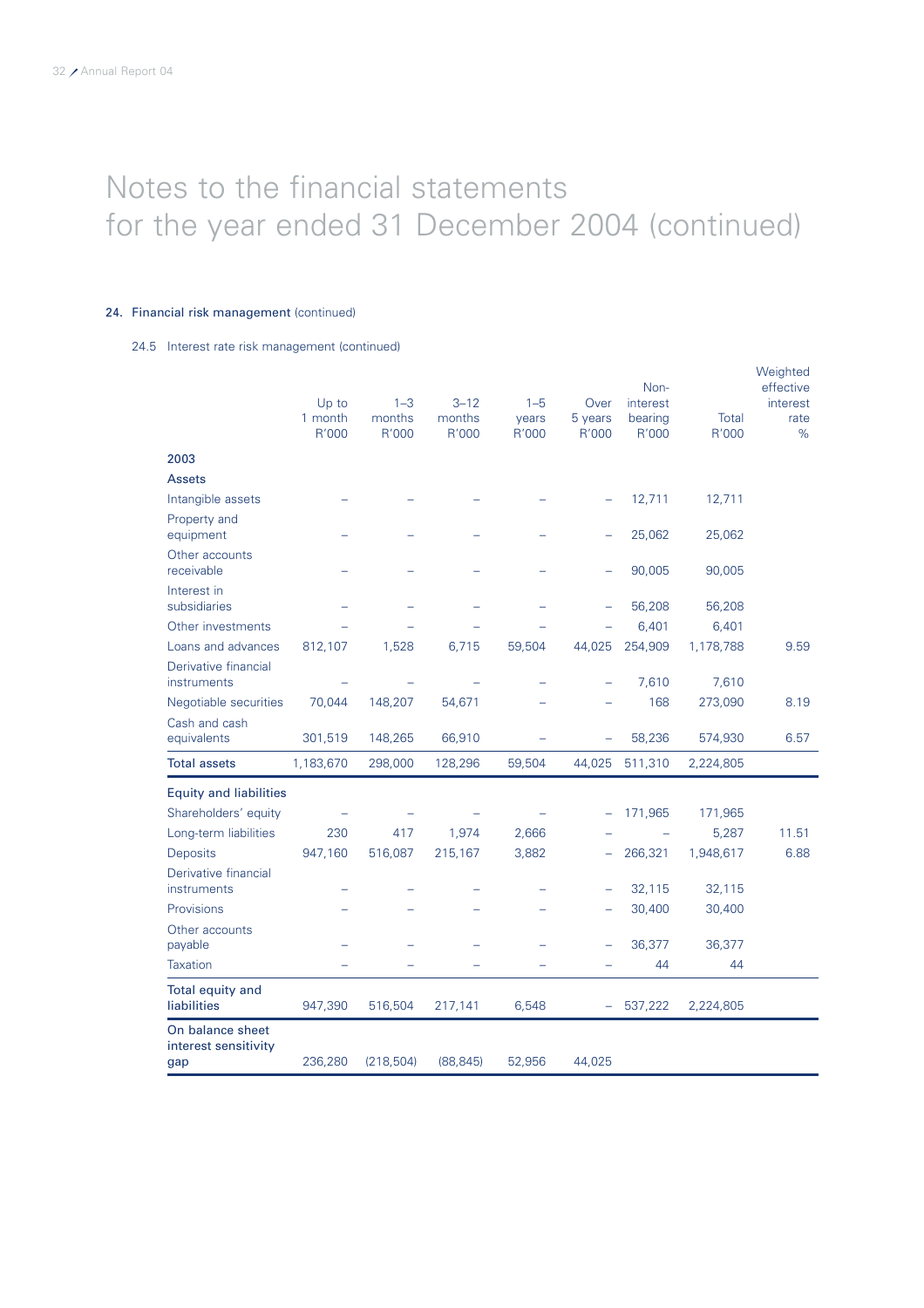## 25. Related-party information

### 25.1 Identity of related parties with whom material transactions have occurred

The holding company and ultimate holding company is identified on page 4 in the Directors' report. Material subsidiaries of the Company are identified below. All of these entities and the directors are related parties. There are no other related parties with whom material transactions have taken place, other than as listed below.

#### 25.2 Material related-party balances and transactions

The Company, in the ordinary course of business, enters into various financial services transactions with the ultimate holding company and its subsidiaries, the holding company, fellow subsidiaries, the share incentive trust and the company's subsidiaries. These transactions are governed by terms no less favourable than those arranged with third parties. Loans to subsidiaries, loans to and from fellow subsidiaries and other transactions are detailed hereafter.

|                                                       | Held<br>$\frac{9}{6}$ | 2004<br>R'000 | 2003<br>R'000 |
|-------------------------------------------------------|-----------------------|---------------|---------------|
|                                                       |                       |               |               |
| Loans to subsidiaries                                 |                       |               |               |
| Portion 2 of Lot 8 Sandown (Pty) Ltd                  | 100                   | 47,369        | 44,075        |
| Lisabank Corporate Finance Ltd*                       | 100                   | 3,219         | 3,049         |
| <b>LSM Troveville Properties (Pty) Ltd</b>            | 100                   | 5,507         | 5,507         |
| Sertona (Pty) Ltd *                                   | 100                   | 70            | 70            |
| Mercantile E-Bureau (Pty) Ltd                         | 50                    |               |               |
| Less: Provisions held against loan accounts           |                       | (6,739)       | (6, 332)      |
|                                                       |                       | 49,426        | 46,369        |
| Loans to fellow subsidiaries and holding company      |                       |               |               |
| Mercantile Equipment Trading (Pty) Limited*           |                       | 467           | 467           |
| Mercantile Finance Limited*                           |                       | 1,430         | 1,421         |
| Mercantile Insurance Brokers (Pty) Limited            |                       | 23            |               |
| Mercantile Lisbon Bank Holdings Limited               |                       | 14,524        | 8,248         |
| Mercantile Nominees (Pty) Limited                     |                       |               |               |
| Mercantile Registrars Limited                         |                       | 8,281         | 8,266         |
| Weskor Beleggings (Pty) Limited*                      |                       | 859           | 704           |
| Less: Provisions held against loan accounts           |                       | (6, 425)      | (8, 377)      |
|                                                       |                       | 19,159        | 10,730        |
| Loans from fellow subsidiaries                        |                       |               |               |
| Mercantile Administration Trust Company (Pty) Limited |                       |               | 1,508         |
| Mercantile Nominees (Pty) Limited                     |                       | 196           |               |
| Mercantile Insurance Brokers (Pty) Limited            |                       |               | 6             |
|                                                       |                       | 196           | 1,514         |
| <b>Loan to Share Incentive Trust</b>                  |                       | 1,501         | 258           |

\*The loans have been subordinated in favour of other creditors of these companies.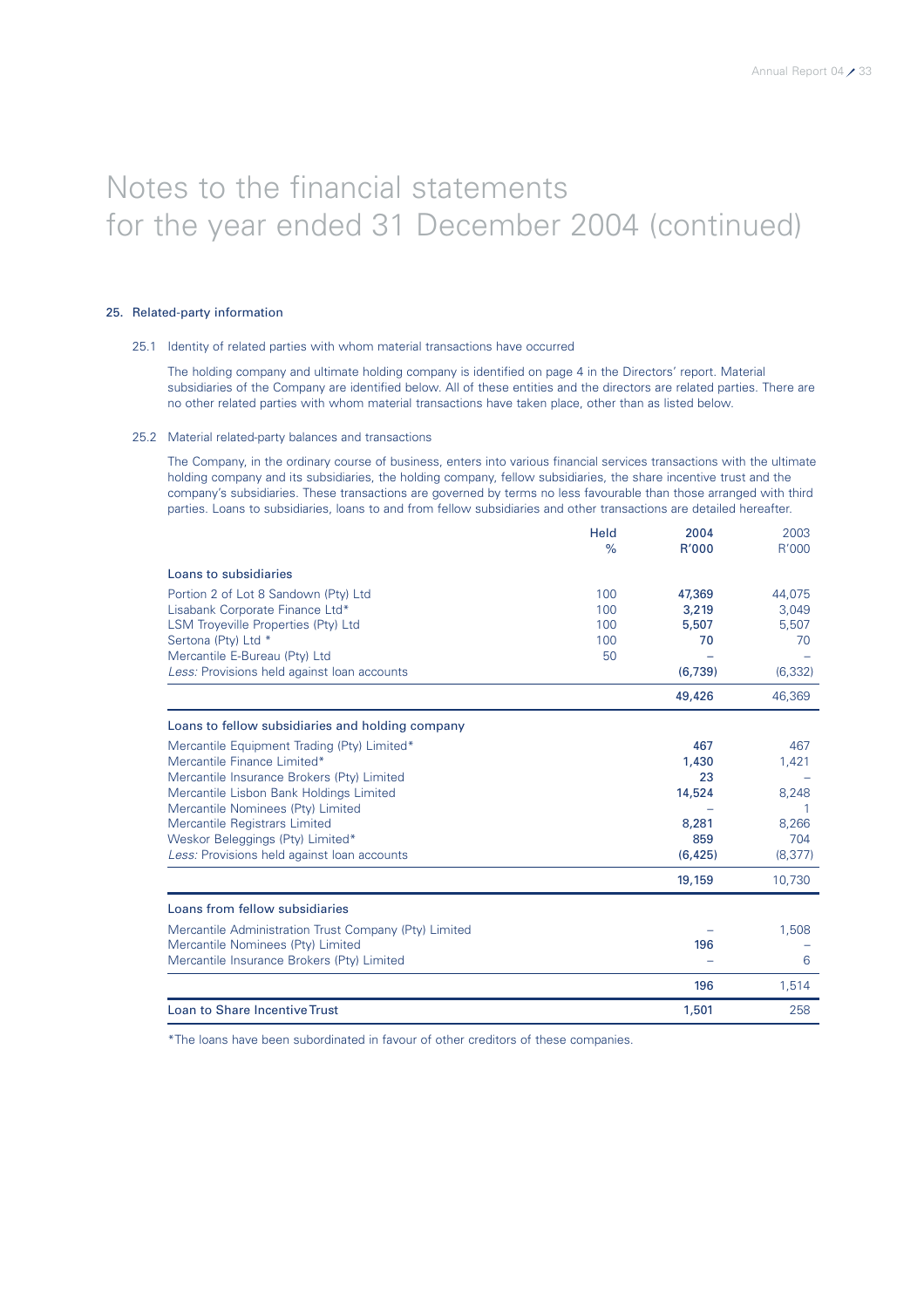## 25. Related-party information (continued)

## 25.2 Material related-party balances and transactions (continued)

## Other balances and transactions

|                                                                                             | 2004<br>R'000               | 2003<br>R'000                           |
|---------------------------------------------------------------------------------------------|-----------------------------|-----------------------------------------|
| Caixa Geral de Depósitos - Lisbon                                                           | 978,623                     | 96,829                                  |
| Nostro accounts<br>Vostro accounts<br>Deposits at CGD<br>Deposit at Mercantile Bank Limited | 642<br>(2,996)<br>980,977   | 1,628<br>(5, 912)<br>105,882<br>(4,769) |
| Caixa Geral de Depósitos - Paris                                                            | 274                         | 871                                     |
| Nostro accounts<br>Vostro accounts                                                          | 280<br>(6)                  | 883<br>(12)                             |
| Caixa Geral de Depósitos - London                                                           |                             |                                         |
| Vostro accounts                                                                             | (184)                       | (17)                                    |
| Caixa Geral de Depósitos (CGD)                                                              | 978,713                     | 97,683                                  |
| Banco Comercial e de Investimentos (BCI) – Mozambique                                       | (38,500)                    | (31, 882)                               |
| Vostro accounts<br>Call and notice deposits<br>Deposits at BCI                              | (78)<br>(53, 118)<br>14,696 | (87)<br>(31, 795)                       |
| Banco Nacional Ultramarino (BNU)                                                            |                             |                                         |
| Deposit at MBL                                                                              |                             | (6,691)                                 |
|                                                                                             | 940,213                     | 59,110                                  |

Interest was paid to BCI – Mozambique amounting to R2.9 million (2003: R1.6 million) and CGD amounting to R2.3 million in respect of the above balances during the year. Interest received from CGD in respect of above balances during the year amounted to R2.9 million (2003: R0.1 million).

#### **Guarantees**

For guarantees issued by CGD, refer Note 8 in the Director's report. Guarantee fees paid to CGD during the year amounted to Rnil (2003: R0,3 million).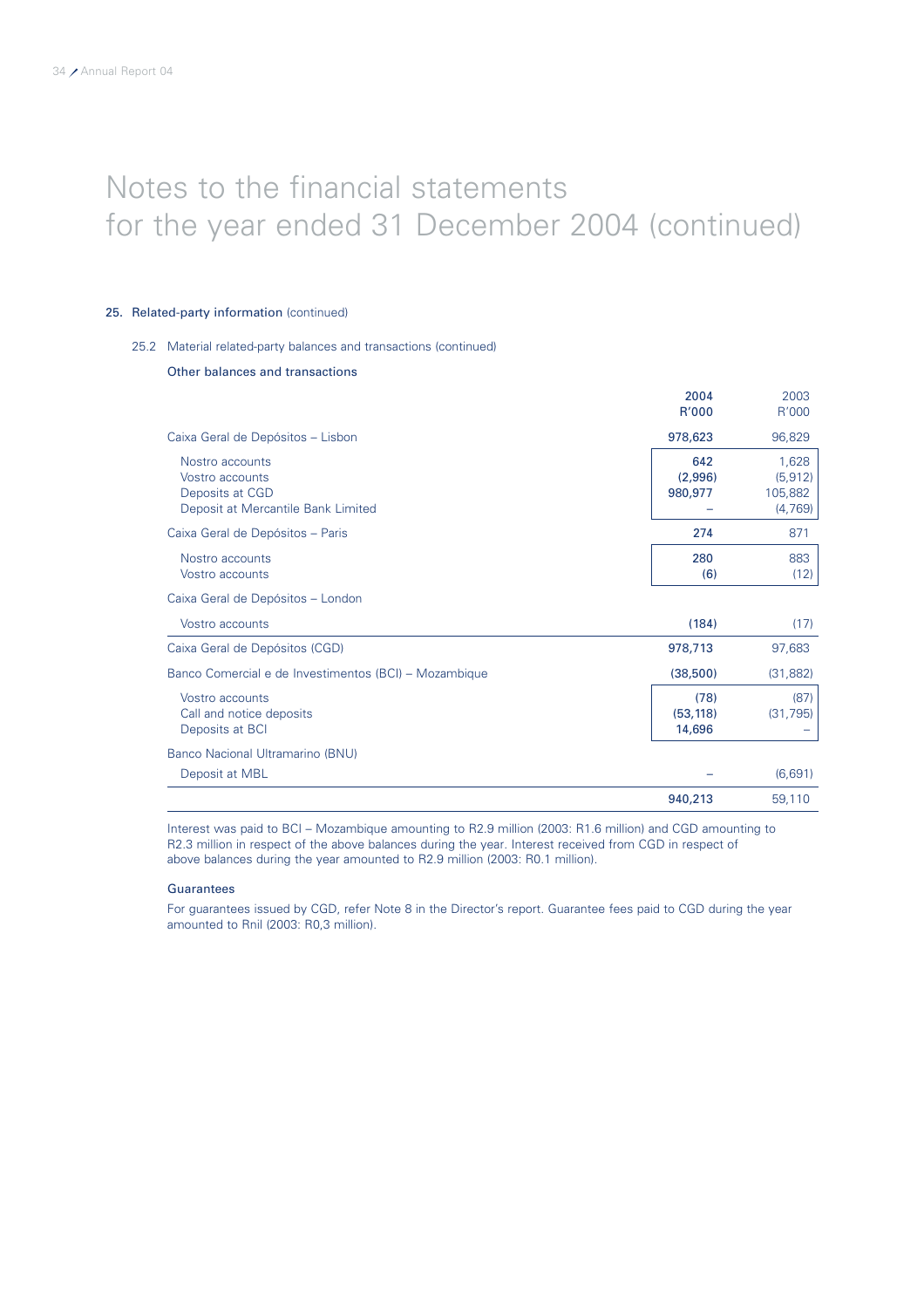#### 25. Related-party information (continued)

#### 25.3 Director and director-related activities

No material loans were made to directors during the year under review. There were no material transactions with directors, other than the following:

#### Directors' emoluments

|                         |            |        |          | Pension fund    |              |       |
|-------------------------|------------|--------|----------|-----------------|--------------|-------|
|                         | Directors' |        | Fringe   | and medical aid |              |       |
|                         | fees       | Salary | benefits | contributions   | <b>Bonus</b> | Total |
| Director                | R'000      | R'000  | R'000    | R'000           | R'000        | R'000 |
| 2004                    |            |        |          |                 |              |       |
| D J Brown               |            | 1,417  |          |                 | 1,250        | 2,667 |
| J A S De Andrade Campos | 456        |        |          |                 |              | 456   |
| G P De Kock             | 236        |        |          |                 |              | 236   |
| M J M Figueira          |            | 872    | 27       |                 | 200          | 1,099 |
| L Hyne                  | 282        |        |          |                 |              | 282   |
| A T Ikalafeng           | 30         |        |          |                 |              | 30    |
| <b>K B Motshabi</b>     | 35         |        |          |                 |              | 35    |
| J H Real Pereira        | 44         |        |          |                 |              | 44    |
| A M Osman               | 159        |        |          |                 |              | 159   |
| R M L de F N Ribas      | 52         | 661    | 19       | 15              |              | 747   |
|                         | 1,294      | 2,950  | 46       | 15              | 1,450        | 5,755 |
| 2003                    |            |        |          |                 |              |       |
| J A S de Andrade Campos | 385        |        |          |                 |              | 385   |
| G P de Kock             | 140        |        |          |                 |              | 140   |
| L Hyne                  | 111        |        |          |                 |              | 111   |
| J H Real Pereira        | 203        |        |          |                 |              | 203   |
| R M L de F N Ribas      |            | 1,225  | 45       | 26              |              | 1,296 |
| A M S A Soares          | 88         |        |          |                 |              | 88    |
| J Soutelo da Silva      | -          |        |          |                 |              |       |
| R J Symmonds            |            | 950    | -        | 110             |              | 1,060 |
| M Tubal Goncalves       |            | 425    | 15       | 7               |              | 447   |
|                         |            |        |          |                 |              |       |

#### Service agreements

### D J Brown, Chief Executive Officer

Mr Brown's employment as Chief Executive Officer commenced on 31 March 2004 and is for a maximum period of five years. The Company may re-appoint Mr Brown at the expiry of the five-year period provided that agreement is reached on the terms and conditions for his re-appointment.

In consideration for the rendering of his services under the Service Agreement, Mr Brown is also entitled to payment of an annual incentive bonus calculated in accordance with a performance plan as agreed with the Board of Directors from time to time.

### M J M Figueira, Executive Director

Mr Figueira has been seconded to the Company by Caixa Geral de Depositos ("CGD").

Mr Figueira's employment in the Company commenced on 7 May 2004 and it will last for a period of three years. In terms of the service agreement Mr Figueira agreed to perform such duties, functions and services as are assigned to him from time to time by the Board of Directors and which are consistent with his position as Executive Director.

#### Share options

D J Brown was granted 5,000,000 share options on 5 October 2004 in Mercantile Lisbon Bank Holdings Limited in terms of the approved share option scheme. No other options have been granted to directors during the current or prior year to purchase ordinary shares in Mercantile Lisbon Bank Holdings Limited.